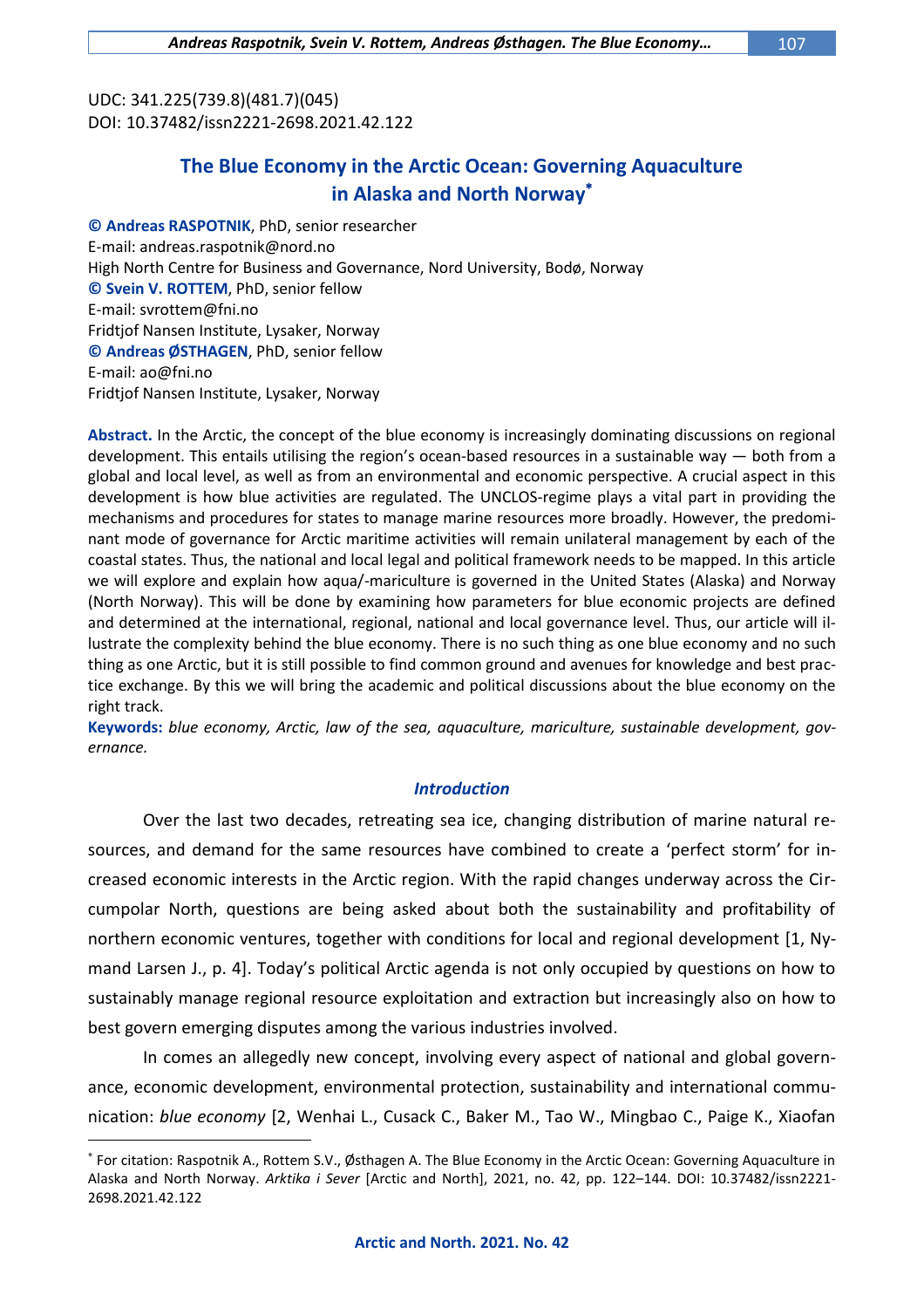Z., Levin L., Escobar E., Amon D., Yue Y., Reitz A., Neves A.A.S., O'Rourke E., Mannarini G., Pearlman J., Tinker J., Horsburgh K.J., Lehodey P., et al., p. 3]. Recently, the term 'blue economy' has come into widespread use to describe sustainable uses of ocean resources — an allegedly new catchphrase aiming to combine the apparently antithetic context of the oceans being areas of both growth and development, as well as threatened and vulnerable spaces in need of protection. The blue economy basically constitutes an evolution of ideas about sustainable economies, used to denote an expansion of economic wealth derived from the oceans and coasts in such a way as to maintain or improve the natural systems that various economies depend on [3, Voyer M., Quirk G., McIlgorm A., Azmi K.].

Although increasingly invoked by stakeholders and international organisations, as well as by national, regional and local governments to tackle both ocean-related opportunities and challenges, the clarity of both the term and concept remain vague, as do the steps required to achieve a balance of ecological and economic concerns in the practice of sustainable exploitation. While the term 'blue economy' has been globally embraced, it lacks substance and is often used by a broad variety of stakeholders who all attempt to sustainably manage the exploitation of a global marine environment under increased pressure. In addition, the similar term 'blue growth' increasingly shapes global policy processes that 'purportedly aligning the concerns of coastal communities, the environment and investors all at once' [4, Barbesgaard M., p. 145]. With the blue economy gradually moving from a 'largely discursive construct towards practical applications', also debates over the legitimacy of particular manifestations of the idea increase [5, Voyer M., van Leeuwen J., p. 102].

As the blue economy provides for many different and often conflicting meanings, it is necessary to delineate  $-$  step-by-step and case by case  $-$  every potential pillar of the blue economy to eventually unravel the mystery of what the blue economy is and could be. Particular ambiguity concern the implications of the term's vagueness on matters of ocean governance [6, Hadjimichael M.], relating to questions of the geographic (e.g. how does the concept interact with landbased management systems) or the sectoral scale of the concept (e.g. which industries are considered *blue*, which one not and how are marine interactions between various stakeholders governed) [3, Voyer M., Quirk G., McIlgorm A., Azmi K., p. 599]. Similarly, the concept's questioned legitimacy is debated on three levels — at the scale of an individual project or activity, of an entire sector or use, or at the overall conceptual level [5, Voyer M., van Leeuwen J., p. 102].

These on-going debates form the departure for the analysis on hand. However, by providing an overview mapping of the current status of regulations and systems governing the blue economy in Alaska and North Norway and analysing related consequences for intra-Arctic cooperation, we will add another missing puzzle to global *blue* discussions. An overview and analysis of this kind is a precondition for identifying areas for improvements; be they a lack of adequate regulations in certain areas, inconsistencies between or within current regulations, or a lack of consistent implementation and uniform enforcement of rules. In the following, we will provide a case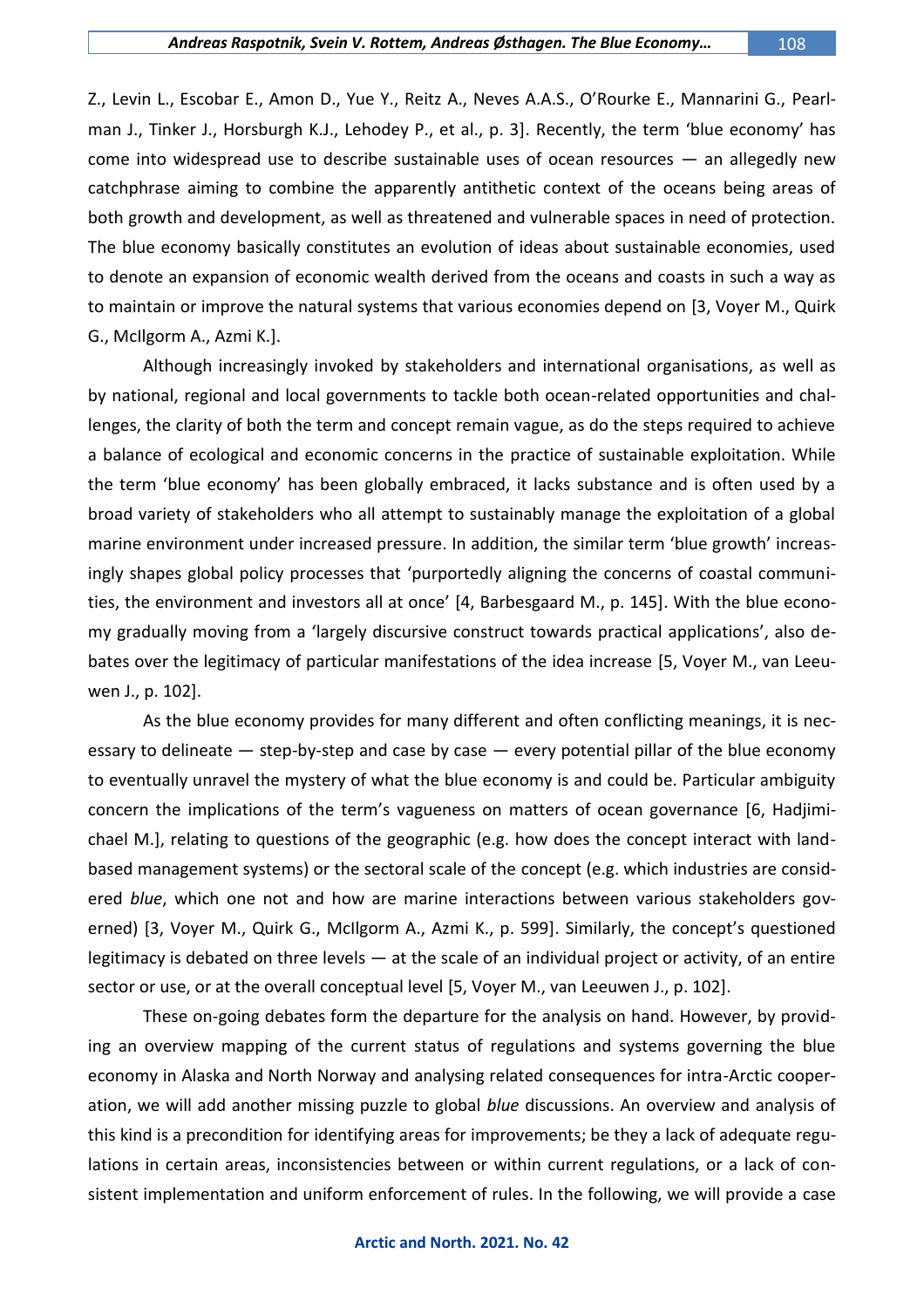study on the current governance architecture for the blue economy, in the context of aqua- and mariculture in Alaska and North Norway. We then employ a comparative methodology based on these specific case-studies, in order to draw wider lessons concerning the blue economy in an Arctic context. We will start by briefly discusses the term/concept 'blue economy' as an emerging idea of how to sustainably — from both an ecological and economic understanding — manage and use the world's oceans and its resources. Then we turn to an analysis of the existing legal and policy frameworks at national, regional and international levels in order to unravel some complexity behind the blue economy in one specific case study.

### *The Blue Economy: A New Sustainable Catchphrase?*

The global oceans are not only vital for human wellbeing as climate-regulator and oxygen producer (through the plants such as phytoplankton, kelp, and algal plankton that live in it), they also provide invaluable ecosystem services, contribute to global food security, and offer opportunities for economic growth and development <sup>1</sup>. Valued at 1,5 trillion USD in 2010  $-$  about 2,5% of the world's gross economic value — the economic value of the ocean outputs could be doubled by 2030, reaching over 3 trillion USD and approximately employing 40 million full-time jobs  $^2$ .

Over the past two decades, the 'blue economy' has slowly but steadily emerged as both a term and a concept to embrace the manifold economic opportunities associated with the ocean, while at the same recognising, accounting and  $-$  in some cases  $-$  addressing related threats of climate change, overfishing, pollution or habitat destruction [3, Voyer M., Quirk G., McIlgorm A., Azmi K., pp. 595–596]. Most often, the 2012 UN Conference on Sustainable Development (Rio +20) and its explicit focus on ocean-related challenges is considered the catalyst for a broader use of this relatively new term in the global environmental governance arena [7, Silver J.J., Gray N.J., Campbell L.M., Fairbanks L.W., Gruby R.L., p. 136]  $^3$ . Essentially, the 'specification of 'blue' makes explicit the focus on oceans, as opposed to land-based resources' [8, Keen M.R., Schwarz A.M., Wini-Simeon L., p. 334]. As such, the term blue economy emphasis the multifaceted economic and social importance of the ocean (and inland waters) [9, Eikeset A.M., Mazzarella A.B., Davíðsdóttir B., Klinger D.H., Levin S.A., Rovenskaya E., Stenseth N.C., p. 178].

The blue economy is subject to multiple interpretations because of the coverage of activities, geographical locations and sectors involved. Thus, prior to the attention on the blue economy, or as part of it, is the question of what is the 'ocean economy'. Basically, ocean economic activities can be distinguished between established and emerging marine industries. As well as the traditional indus-

<sup>&</sup>lt;sup>1</sup> OECD work in support of a sustainable ocean. URL: https://www.oecd.org/ocean/OECD-work-in-support-of-asustainable-ocean.pdf (accessed 29 February 2020).

 $^{2}$  OECD, The Ocean Economy in 2030. URL: http://dx.doi.org/10.1787/9789264251724-en (accessed 29 February 2020).

 $3$  The term blue economy emerged before and during Rio +20 in four prominent discourses on human-ocean relations, all representing different ways of approaching the ocean and its economic use: the ocean as natural capital; the ocean as good business; the ocean as integral to Pacific small island developing states; and the ocean as small scale fisheries livelihoods [7, Silver J.J., Gray N.J., Campbell L.M., Fairbanks L.W., Gruby R.L., pp. 143–149]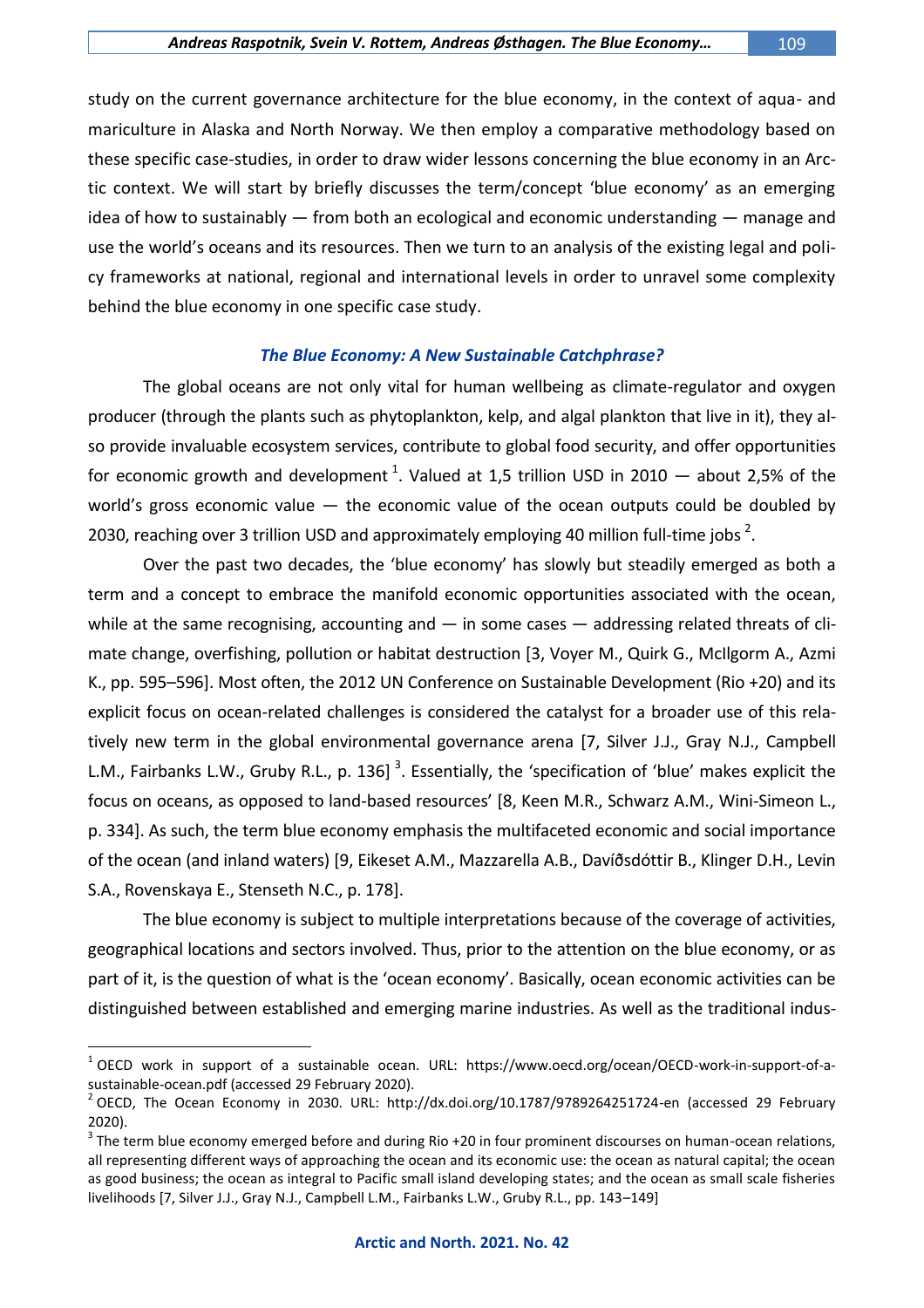tries of shipping, capture fisheries, tourism, and marine recreation; there is now large-scale industrial activity associated with exploitation of offshore oil and gas, the harnessing of marine renewable energy, and aquaculture-based food production, as well as emerging new activities, such as ocean mining and marine biotechnology [10, Rayner R., Jolly C., Gouldman C., p. 2]. The blue economy, however, both encompasses ocean-based industries and the natural assets and ecosystem services that the ocean provides (for example, fish, shipping lanes, and CO2 absorption) [10, Rayner R., Jolly C., Gouldman C., p. 2].<sup>4</sup>

[Table](#page-3-0) provides an overview of the various blue economy sectors and activities.

<span id="page-3-0"></span>*Table 1*

| Sector                           | Activity                                                                    |
|----------------------------------|-----------------------------------------------------------------------------|
| Fishing                          | Capture fishery, Aquaculture, seafood processing                            |
|                                  | Pharmaceuticals, chemicals, seaweed harvesting, seaweed products,           |
| Marine Biotechnology             | marine derived bio-products                                                 |
|                                  | Oil and gas, deep-sea mining (exploration of rare earth metals, hydro-      |
| <b>Minerals</b>                  | carbon                                                                      |
|                                  | Offshore wind energy production, wave energy production, tidal energy       |
| Marine Renewable Energy          | production                                                                  |
|                                  | Boat manufacturing, sail making, net manufacturing, boat and ship re-       |
|                                  | pair, marine instrumentation, aquaculture technology, water construc-       |
| Marine manufacturing             | tion, marine industrial engineering                                         |
|                                  | Ship building and repairing, ship owners and operators, shipping agents     |
|                                  | and brokers, ship management, liner and port agents, port companies,        |
| Shipping, Port & Maritime Logis- | ship suppliers, container shipping services, stevedores, roll-on roll-off   |
| tics                             | operators, custom clearance, freight forwarders, safety and training        |
|                                  | Sea angling from boats, sea angling from the shore, sailing at sea, boat-   |
|                                  | ing at sea, water skiing, jet skiing, surfing, sail boarding, sea kayaking, |
|                                  | scuba diving, swimming in the sea, bird watching in coastal areas,          |
|                                  | whale/dolphin watching, visiting coastal natural reserves, trips to the     |
| Marine Tourism & Leisure         | beach, seaside and islands                                                  |
| <b>Marine Construction</b>       | Marine construction and engineering                                         |
|                                  | Marine financial services, marine legal services, marine insurance, ship    |
| <b>Marine Commerce</b>           | finance & related services, charterers, media & publishing                  |
|                                  | Marine engineering consultancy, meteorological consultancy, environ-        |
|                                  | mental consultancy, hydro-survey consultancy, project management            |
|                                  | consultancy, ICT solutions, geo-informatics services, yacht design, sub-    |
| <b>Marine ICT</b>                | marine telecom                                                              |
| <b>Education and research</b>    | Education and training, R&D                                                 |

### *Taxonomy of Blue Economy Sectors and Activities <sup>5</sup>*

Today, the blue economy basically constitutes an evolution of ideas about sustainable economies used to denote an expansion of economic wealth derived from the oceans and coasts in such a way as to maintain or improve the natural systems upon which economic systems depend. As such, the very essence of a blue economy internalises the common understanding of sustainable development to meet the needs of the present without compromising the ability of fu-

<sup>4</sup> OECD, The Ocean Economy in 2030. URL: http://dx.doi.org/10.1787/9789264251724-en (accessed 29 February 2020).

<sup>&</sup>lt;sup>5</sup> Roy Al Blue Economy in the Indian Ocean: Governance Perspectives for Sustainable Development in the Region. 2019. URL: https://www.orfonline.org/research/blue-economy-in-the-indian-ocean-governance-perspectives-forsustainable-development-in-the-region-47449/ (accessed 01 January 2020).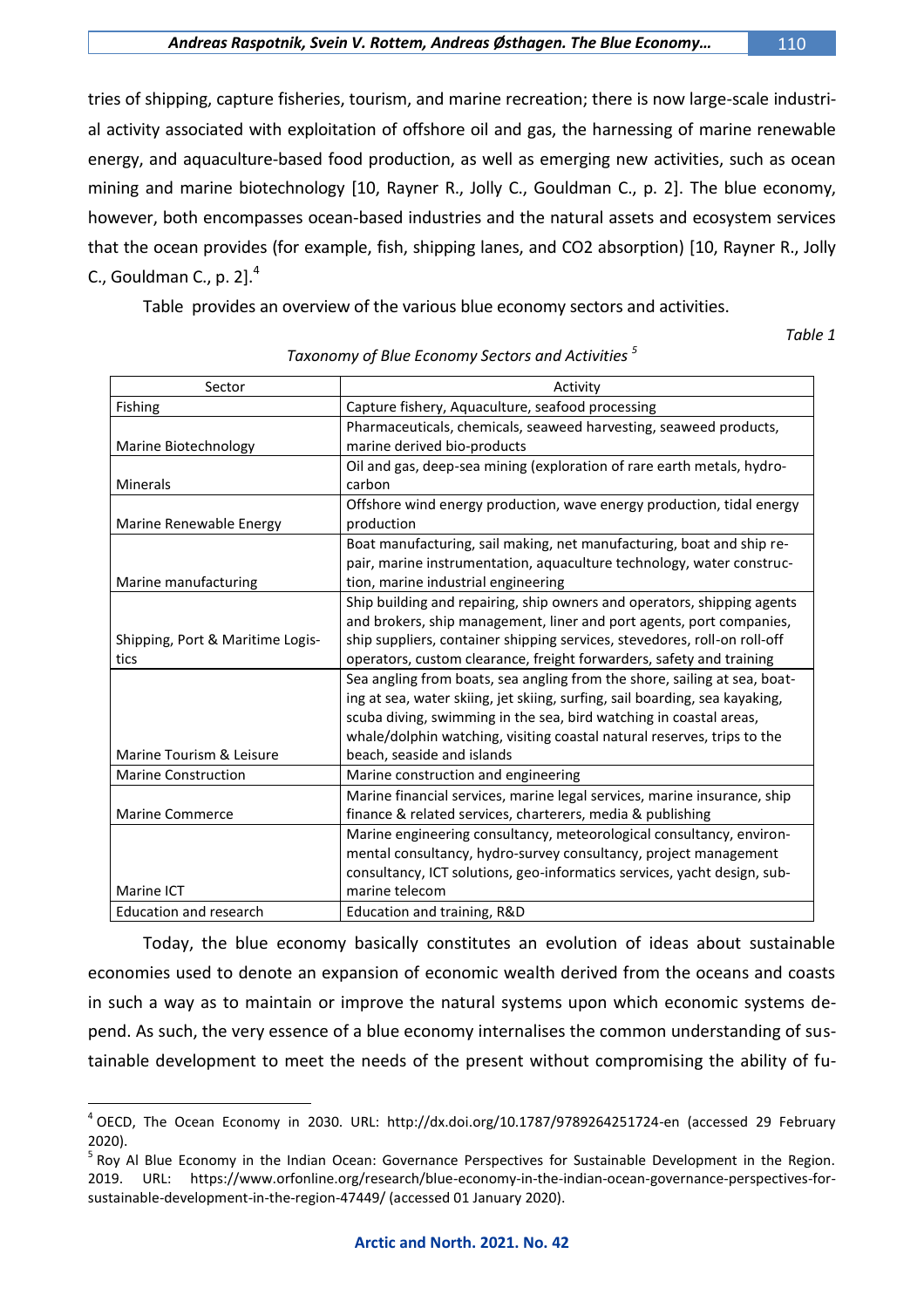ture generations to meet their own needs. Essentially, it shares the idea that economic activities/growth are not antithetical to ecological conservation and sustainability but are rather complementary, or even reinforcing [11, Boonstra W.J., Valman M., Björkvik E., p. 341].

Although increasingly conceptualised in these multidimensional sustainable terms of growth and conservation, and accordingly invoked by governments, international organisations and relevant stakeholders to tackle both ocean-related opportunities and challenges, the clarity of the term/concept, as well as the implementation steps to achieve an ecologic-economic balance of sustainable maritime exploitation remain vague [8, Keen M.R., Schwarz A.M., Wini-Simeon L., p. 333]. Moreover, while some focus on the economic pillar of the term, e.g. with regard to the development of an innovative (marine) economy [12, Pauli G.A.], others tackle the management aspect and broadly focus on the sustainable development perspective and related blue growth considerations [8, Keen M.R., Schwarz A.M., Wini-Simeon L.; 13, Lillebø A.I., Pita C., Garcia Rodrigues J., Ramos S., Villasante S.; 14, Sarker S., Bhuyan M.A.H., Rahman M.M., Islam M.A., Hossain M.S., Basak S.C., Islam M.M.].

Generally, most definitions today emphasize environmental sustainability, economic growth and social equity, driven by an integrated oceans governance approach and technological innovation [3, Voyer M., Quirk G., McIlgorm A., Azmi K., p. 598]. This 'all-in-approach' has led to the blue economy being considered a rather fluffy concept — employed differently in different contexts and by different actors, depending on the respective need and economic activity; (too) often used to discursively support certain economic sectors, development initiatives, or conservation programs [7, Silver J.J., Gray N.J., Campbell L.M., Fairbanks L.W., Gruby R.L., p. 153]. Although the term closely interacts with other ocean governance tools such as marine spatial planning or ecosystem-based management, the blue economy essentially lacks established frameworks, guidelines or toolkits through which objectives can be developed, action plans implemented and assessment and monitoring programs devised [3, Voyer M., Quirk G., McIlgorm A., Azmi K., p. 599].

The very absence of both a clear definition, as well as related implementation frameworks and strategies, has led many international actors to progress with a broad range of actions all subsumed under a blue economy umbrella [15, Winder G.M., Le Heron R., p. 5]. Thus, the precise nature of the 'blue economy' and its related development strategies remain vague and basically a piecemeal process dependent on both the narrator of the blue economy development story and its related interests, as well as the economic sector and geographical location under analysis. Accordingly, the blue economy and framed development strategies (often) depict a competition among different users of the oceans in the production, distribution, and consumption of oceanrelated projects [2, Wenhai L., Cusack C., Baker M., Tao W., Mingbao C., Paige K., Xiaofan Z., Levin L., Escobar E., Amon D., Yue Y., Reitz A., Neves A.A.S., O'Rourke E., Mannarini G., Pearlman J., Tinker J., Horsburgh K.J., Lehodey P., et al., p. 1].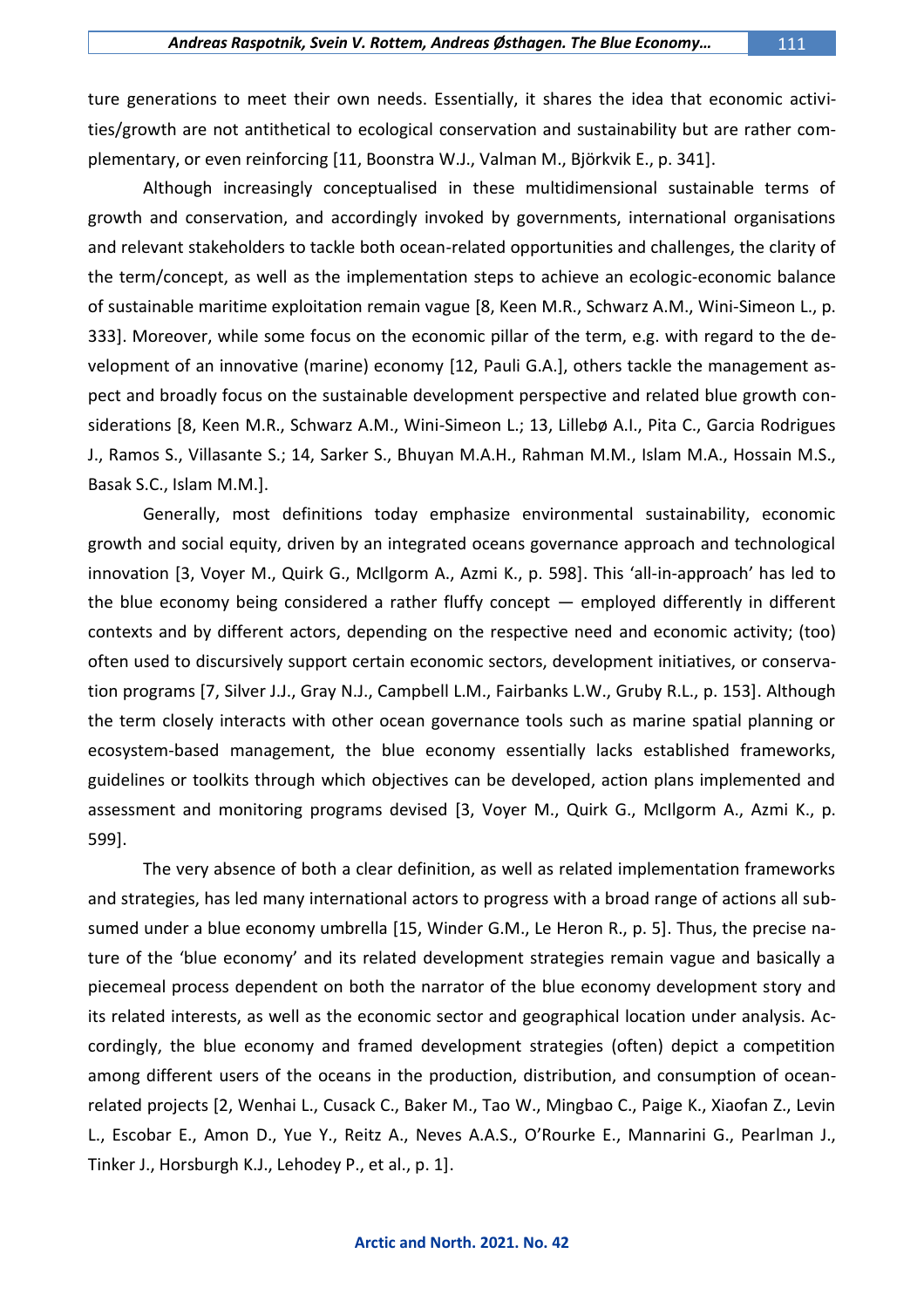As there is no common international agreement on what the blue economy could mean either in principle or in practice  $-$  the eventual interpretation and implementation of what will be considered sustainably blue will operate within mismatches of the scale, power relations, objectives, values and worldviews of the actors involved [16, Garland M., Axon S., Graziano M., Morrissey J., Heidkamp C.P.; 5, Voyer M., van Leeuwen J., p. 102]. This might lead the blue economy to remain as an extension of a 'new' extractivism in ocean and coastal zones in which ad hoc planning authorities, poorly developed planning practices and overlapping, missing or fragmented jurisdictions compromise prospects for good governance in the name of a new *sustainablue* oceans' management approach.

Given this inherent terminological ambiguity, one wonders how the evolution of a new management and governance concept  $-$  the blue economy  $-$  can help improve the coexistence of industries in the *blue* space, such as aquaculture/mariculture, and thus provide a blueprint for dealing with competing interests, as these are only likely to increase in years to come. In order to unravel some of the inherent ambiguities of the term/concept 'blue economy', it is necessary to illustrate  $-$  step-by-step and case-by-case  $-$  every little aspect of the blue economy. In the following, we will provide an overview of the governance aspects of Arctic aqua- and mariculture, particularly in Alaska and North Norway. A detailed analysis of these elements allows for a better comparison of related challenges and opportunities and thus constitutes one piece of the blue economy puzzle. This will illustrate the complexity of the blue economy — as we showcase how there is no such thing as *one* blue economy and no such thing as *one* Arctic — and its relevance for specific parts of the Arctic.

### *Governing Blue Arctic Aquaculture/Mariculture*

The Arctic is the ideal case to examine how a new concept with practical consequences the blue economy — is being utilised and implemented. As a *blue* region, the Arctic has only recently risen to the foreground of the respective littoral states' economic agendas. Always of importance to Arctic inhabitants (indigenous and non-indigenous alike), large-scale industrial ventures in the North have emerged over the last decades, in tandem with high prices for raw materials and the increased melting of the Arctic sea-ice. Moreover, marine resource activities such as aquaculture or fisheries have rapidly expanded in recent years, as Arctic fish stocks have expanded and/or ventured further north, while the global demand for fish products has skyrocketed. Consequently, the 'blue economy' has found its way into broader public debate over the past few years.<sup>6</sup>

Here we focus on a specific blue sector, namely aquaculture/mariculture<sup>7</sup> — an industry that has undergone major global expansion over the past decades, often referred to as 'blue revo-

<sup>6</sup> Winther J.-G., Dai M., Douvere F., Fernandes L., Halpin P., Hoel A.H., Juinio-Meñez M.A., Li Y., Morrissey K., Rist T., Scarano F.R., Trice A., Unger S., Whitehouse S. Integrated Ocean Management. URL: www.oceanpanel.org/bluepapers/integrated-ocean-management (accessed 20 May 2020).

 $^7$  The word 'aquaculture' is normally used to describe the art, science and business of producing aquatic plants and animals; often also referred to as 'mariculture' [17, Roderburg J., p. 161]. However, globally, it is difficult to distinguish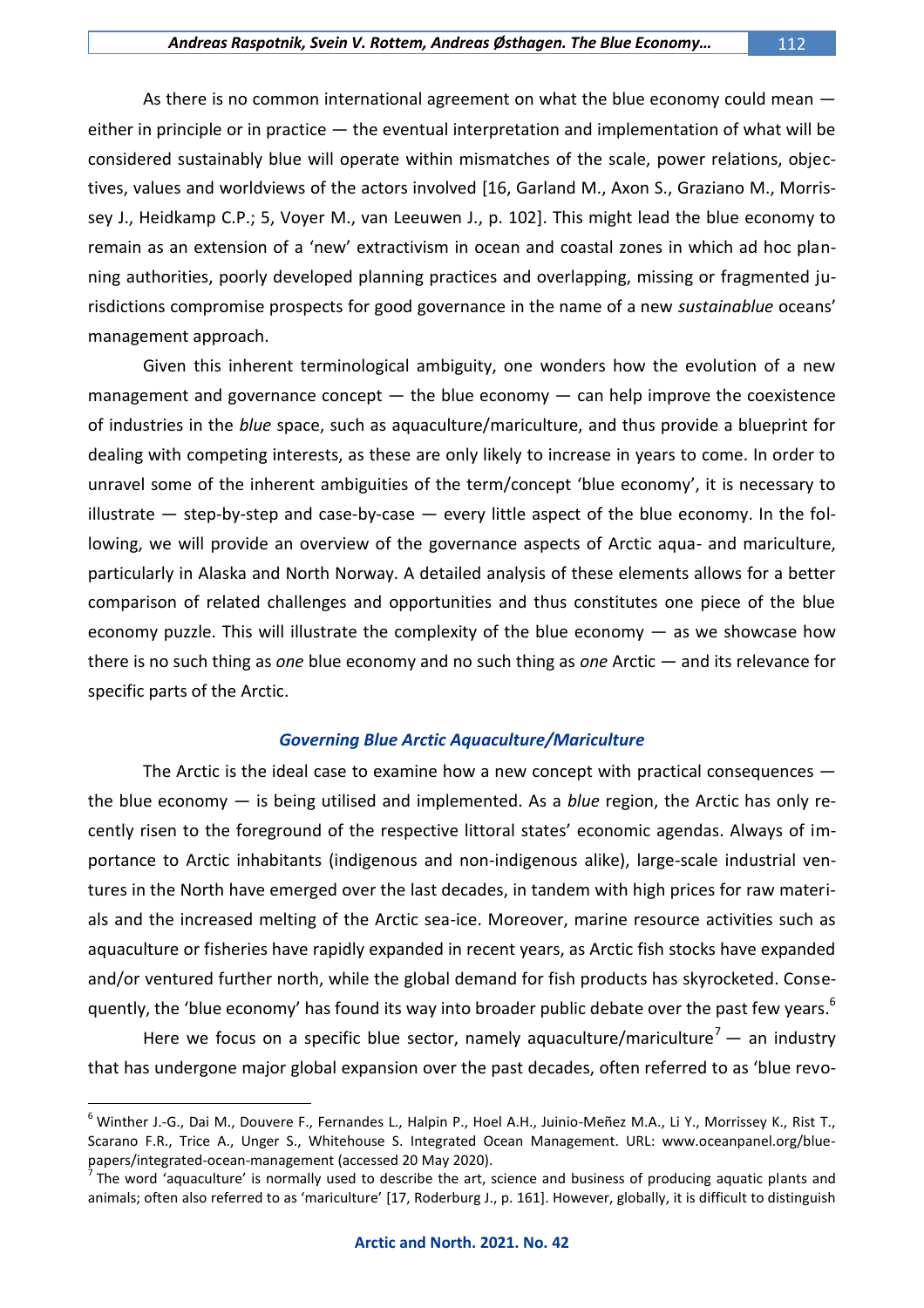lution' [17, Roderburg J., p. 161]. Fish farming is the fastest growing food producing sector, accounting for half of world seafood consumption <sup>8</sup>. Currently, three global developments increasingly affect aquaculture/mariculture in the Arctic and related economic considerations: climate change, technological development and global economic demand <sup>9</sup>. However, these changes have varying impacts on the region's blue economy due to the simple fact that the Arctic is not simply the Arctic but consists of many Arctics <sup>10</sup>. Thus, also the manifold blue economies of the Arctic vary with culture, bathymetry, politics, geology, currents and several other variables, which in turn create different levels of importance for the governance of economic activities.

In the following section, we examine the governance structures on various levels of relevance to the Arctic, starting with the international level, before turning to two parts of the Arctic that are markedly different while they also share many similarities concerning their dependence on, and potential for, blue economic activities, especially with regard to aqua-/mariculture: Alaska and North Norway <sup>11</sup>.

#### *International Law*

As of today, no specific international aqua-/mariculture legislation exists. However, several legal instruments are directly or indirectly relevant for the development of the sector. First and foremost, all activities at sea are determined by the provisions of the United Nations Convention on the Law of the Sea (UNCLOS). Aquaculture is not outlined in UNCLOS, but its provisions on the protection and preservation of the oceans is broad and thus also include several aspects of aquaculture/mariculture.

First, we need to distinguish between the areas where fish farming can take place. Coastal states have sovereignty in the twelve nautical mile zone of the territorial sea, and this is where most aquaculture sites are. Thus, legislation concerning the sector is mainly national law. Second-

between mariculture and coastal aquaculture production with mariculture – as a broad term – generally referring to the cultivation of a wide variety of species of aquatic organisms, including both plants and animals. According to the UN's Food and Agriculture Organization (FAO), marine aquaculture (= mariculture) is practised in the sea, in a marine water environment, coastal aquaculture is practised in completely or partially human-made structures in areas adjacent to the sea, such as coastal ponds and gated lagoons, *see* FAO, The State of World Fisheries and Aquaculture 2018 - Meeting the sustainable development goals. URL: http://www.fao.org/3/i9540en/i9540en.pdf (accessed 29 February 2020). For this article, we use the term 'aquaculture' when discussing the North Norwegian case and 'mariculture' when referring to Alaska.

<sup>&</sup>lt;sup>8</sup> FAO, The State of World Fisheries and Aquaculture 2018 - Meeting the sustainable development goals. URL: http://www.fao.org/3/i9540en/i9540en.pdf (accessed 29 February 2020).

<sup>&</sup>lt;sup>9</sup> Raspotnik A., Østhagen A. and Colgan C.S., Discussing the Blue Arctic Economy: A Case Study of Fisheries in Alaska and North Norway. URL: http://www.research.kobe-u.ac.jp/gsics-pcrc/pdf/PCRCWPS/PCRC\_12\_Raspotnik.pdf (accessed 01 May 2020).

 $10$  Despite often being publicly considered a homogeneous region, the Arctic entails many different regions: Arctic subzones that vary greatly in their physical geography, accessibility, climate and population [21, Raspotnik A., p. 36].

<sup>&</sup>lt;sup>11</sup> Neither Norway nor the United States have distinct programs specifically targeted at promoting the concept of the blue economy; however, both countries are leaders in developing measurement of ocean economic activities [22, Colgan C.S.], *see* also Raspotnik A., Østhagen A. and Colgan C.S., Discussing the Blue Arctic Economy: A Case Study of Fisheries in Alaska and North Norway. URL: http://www.research.kobe-u.ac.jp/gsicspcrc/pdf/PCRCWPS/PCRC\_12\_Raspotnik.pdf (accessed 01 May 2020).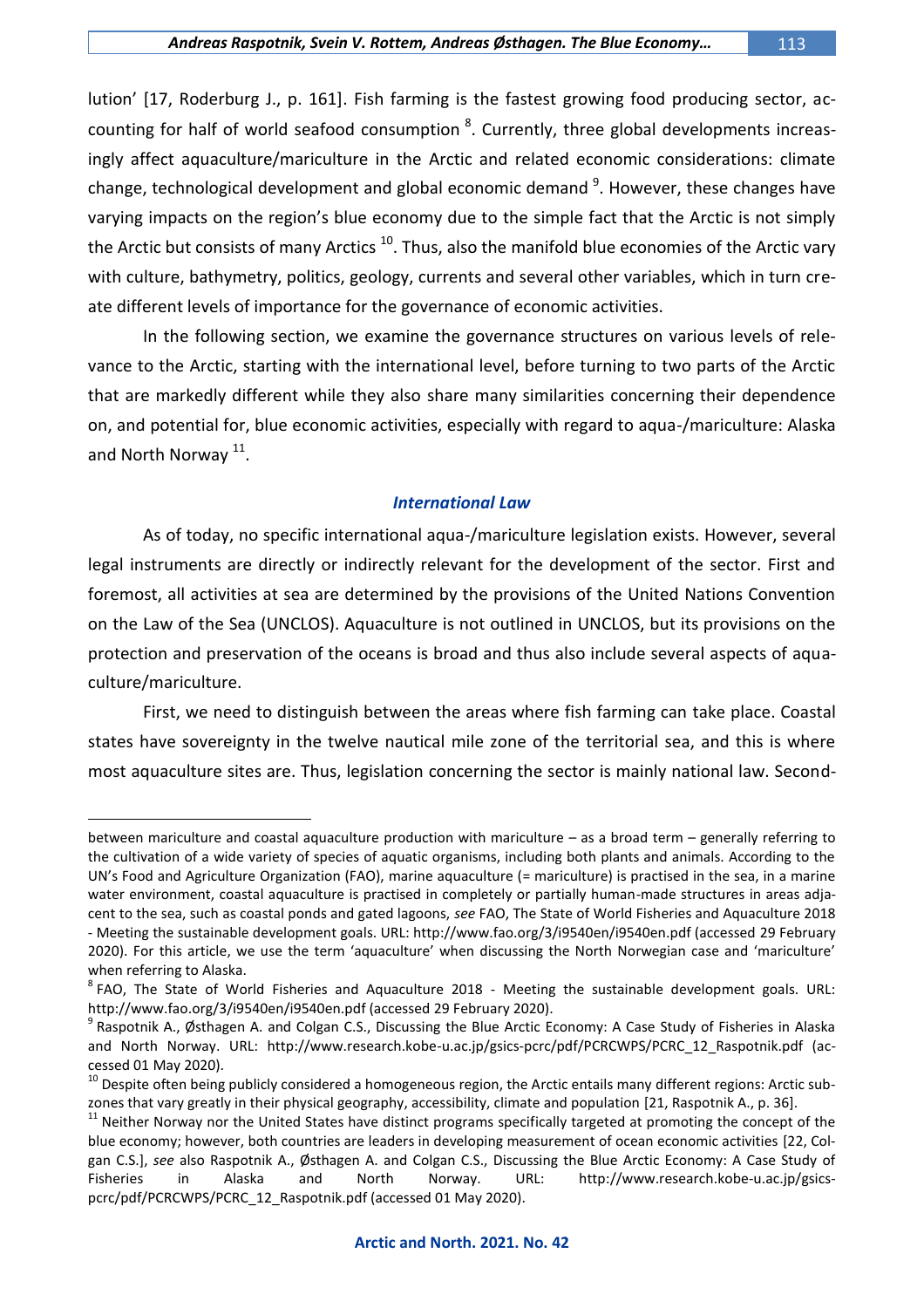ly, however, fish farms could be expected to be set up in offshore waters, in the Exclusive Economic Zone (EEZ) or in the high seas. Here states do not have complete sovereignty, but have the right to control and exploit natural resources and gives coastal states jurisdiction and sovereign rights over environmental matters, economic activity and scientific research.

In UNCLOS Art. 60 a coastal state is given the right to construct 'installations and structures'. Although this term is not defined, aquaculture facilities are likely to qualify as structures in this context [17, Roderburg J., p. 169]. Furthermore, in its continental shelf zone coastal states are not granted an exclusive right to build structures. Thus, one could argue that other states may set up aquaculture sites without the coastal states' permission. While due regard shall be paid to the interest of other states, one could also argue that the construction of aquaculture sites constitutes a part of the freedom of the high seas. UNCLOS also addresses environmental law by underscoring the importance of securing the seas from pollution and conserve them as a source of food. However, the requirements set by UNCLOS are often described as weak leaving legislative gaps, also in the aquaculture sector. The expansion we have seen in this sector since states agreed on UNCLOS in 1982 has revealed gaps in the legal regime [17, Roderburg J., p. 174].

Moreover, the expansion in international environmental regulation has had consequences for the aquaculture industry. The 1992 Rio Conference on Environment and Development is considered a watershed event in international environmental politics. It was during this period the UN-appointed World Commission on Environment and Development launched the versatile concept of sustainable development, a term that also play an important role in the debate on the growth in aquaculture. At the 1992 summit the Convention on Biological Diversity (CBD)<sup>12</sup> evolved, which relates to elements of aquaculture, e.g. the introduction of alien species and other externalities. Furthermore, as part of the implementation of the CBD the Jakarta Mandate of 1995 calls for sustainable aquaculture operations, including the use of local rather than alien species in fish farming <sup>13</sup>. The work under CBD has continued having aquaculture on its agenda, but without leading to legal binding regulations in this issue area.

Additionally, also the UN's Food and Agriculture Organization (FAO) has played an important role as knowledge sharer and by formulating international rules and standards on aquaculture. In 1997, the Code of Conduct for Responsible Fisheries (hereinafter, the Code)<sup>14</sup> included a section on aquaculture. The intention was to create a template for domestic regulations. The Code is, however, voluntary and does not create any legal obligation. Moreover, FAO has also drafted technical guidelines for aquaculture development and certification [24, FAO]<sup>15</sup>. Over the past decades, also intergovernmental organizations have addressed aquaculture planning. In that regard, Regional Fisheries Bodies (RFBs) have an important role to play, e.g. the North Atlantic

<sup>&</sup>lt;sup>12</sup> Convention on Biological Diversity. URL: https://www.cbd.int/ (accessed 28 October 2020).

<sup>13</sup> The Jakarta Mandate. URL: https://www.cbd.int/doc/publications/jm-brochure-en.pdf (accessed 28 October 2020).

<sup>&</sup>lt;sup>14</sup> Code of Conduct for Responsible Fisheries. URL: http://www.fao.org/3/v9878e/v9878e00.htm (accessed 28 October 2020).

<sup>&</sup>lt;sup>15</sup> FAO International Guidelines. URL: http://www.fao.org/fishery/code/guidelines/en (accessed 28 May 2020).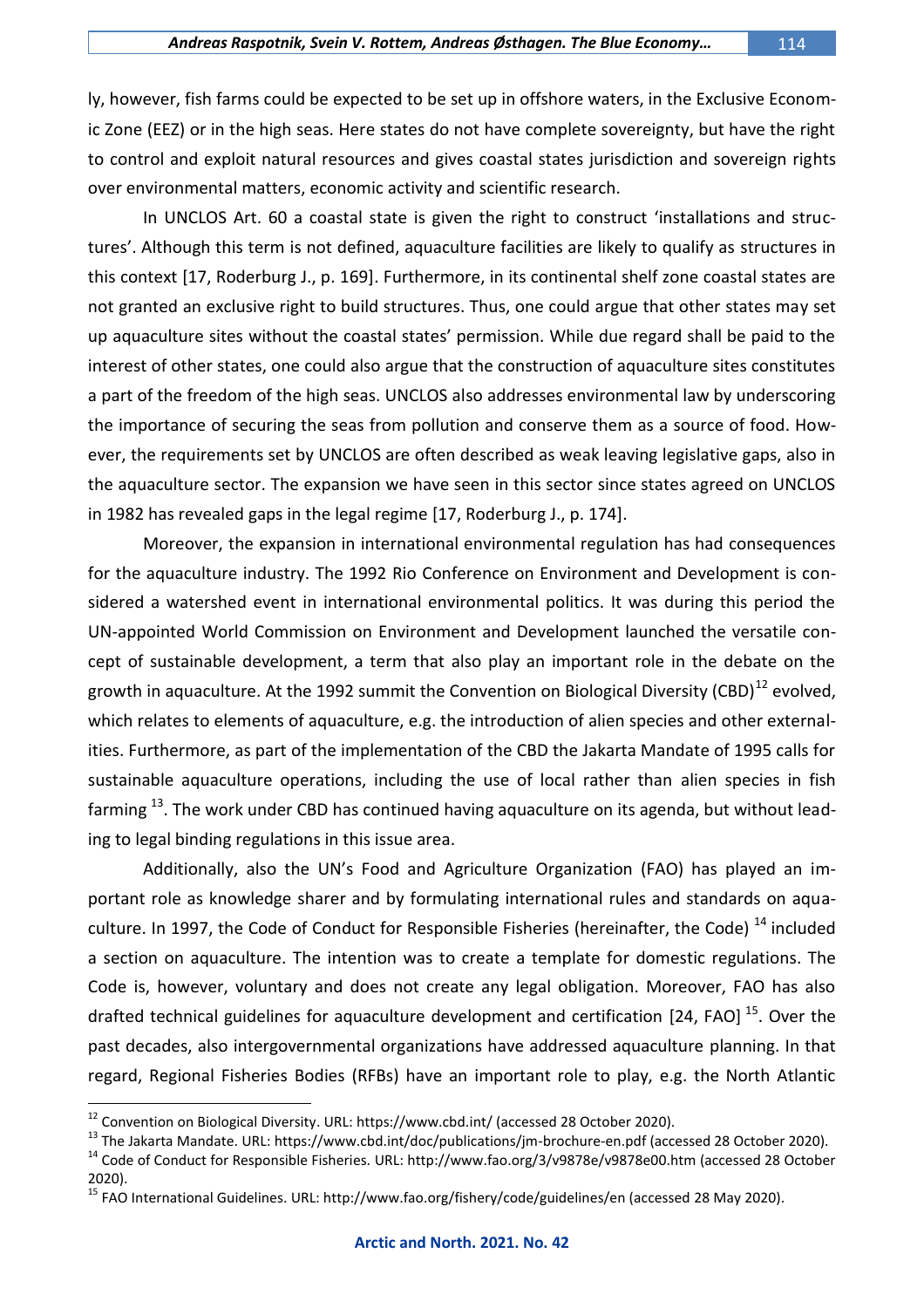Salmon Conservation Organization (NASCO). It has among others adopted measures to protect wild stocks from the effects of aquaculture, for example by pushing member states to implement action plans to reduce the escape of farmed fish <sup>16</sup>. Yet, similar to the work of FAO, these guidelines are not mandatory. The Convention for the Protection of the Marine Environment of the North East Atlantic (OSPAR Convention) has also initiated measures affecting aquaculture. The most important is PARCOM Recommendation 94/6 on 'Best Environmental Practice for the Reduction of Inputs of Potentially Toxic Chemical from Aquaculture Use' <sup>17</sup>. Moreover, several other international arrangements have direct or indirect relevance for the aquaculture sector, e.g. World Trade Organization, World Organisation of Animal Health, Convention on International Trade in Endangered Species of Wild Fauna and Flora and Convention for the Conservation of Anadromous Stocks in the North Pacific Ocean.

Turning to the Arctic specifically, it is worth mentioning that the Arctic Council (AC) is yet to develop guidelines and best practices on aquaculture, but measures have been discussed. The AC is, however, engaged in numerous projects, directly or indirectly concerning the use of Arctic waters and thus aquaculture  $^{18}$ . For Norway, the economic arrangement with the EU  $-$  the Agreement on the European Economic Area (EEA) — imposes several legal obligations. In that regard, legislation on veterinary inspection, aquatic animal health and food hygiene being to most important regarding aquaculture. Lastly, certification of aquaculture products has played an increasingly prominent role in 'governance' of this increasingly important industry. As such, *Friend of the Sea* runs a certification programme for sustainable aquaculture and in 2011 the World Wildlife Fund launched *The Aquaculture Stewardship Council* which created an eco-label for farmed seafood.

# *National and Local Framework Alaska*

In Alaska, mariculture is a relatively new but developing sector [25, State of Alaska]. While fish farming in Alaskan waters is prohibited, the farming industry of aquatic plants and shellfish has been thriving and rapidly increasing, with the State of Alaska having set up a process for the permitting of aquatic farms [18, Kim J.K., Stekoll M., Yarish C., p. 451]. For 2016, the overall sales of shellfish and aquatic plants for all permitted operations, including seed suppliers totalled 1,2 million USD. Approximately 29 (32%) of the aquatic farm operations had sales and sold over 1,32 million Pacific oysters, 42,695 lbs of Pacific geoduck, and 4,975 lbs blue mussels, with a total farm gate value of 1,23 million USD. Although for several years there has been interest in seaweed farming, commercial-scale farming of seaweeds has only occurred relatively recently [18, Kim J.K.,

<sup>&</sup>lt;sup>16</sup> North Atlantic Salmon Conservation Organization. URL: http://www.nasco.int/ (accessed 28 October 2020).

<sup>&</sup>lt;sup>17</sup> PARCOM Recommendation 94/6: https://rod.eionet.europa.eu/obligations/478/legislation (accessed 28 October 2020).

<sup>&</sup>lt;sup>18</sup> Arctic Council – Ocean: https://arctic-council.org/en/explore/topics/ocean/ (accessed 28 October 2020).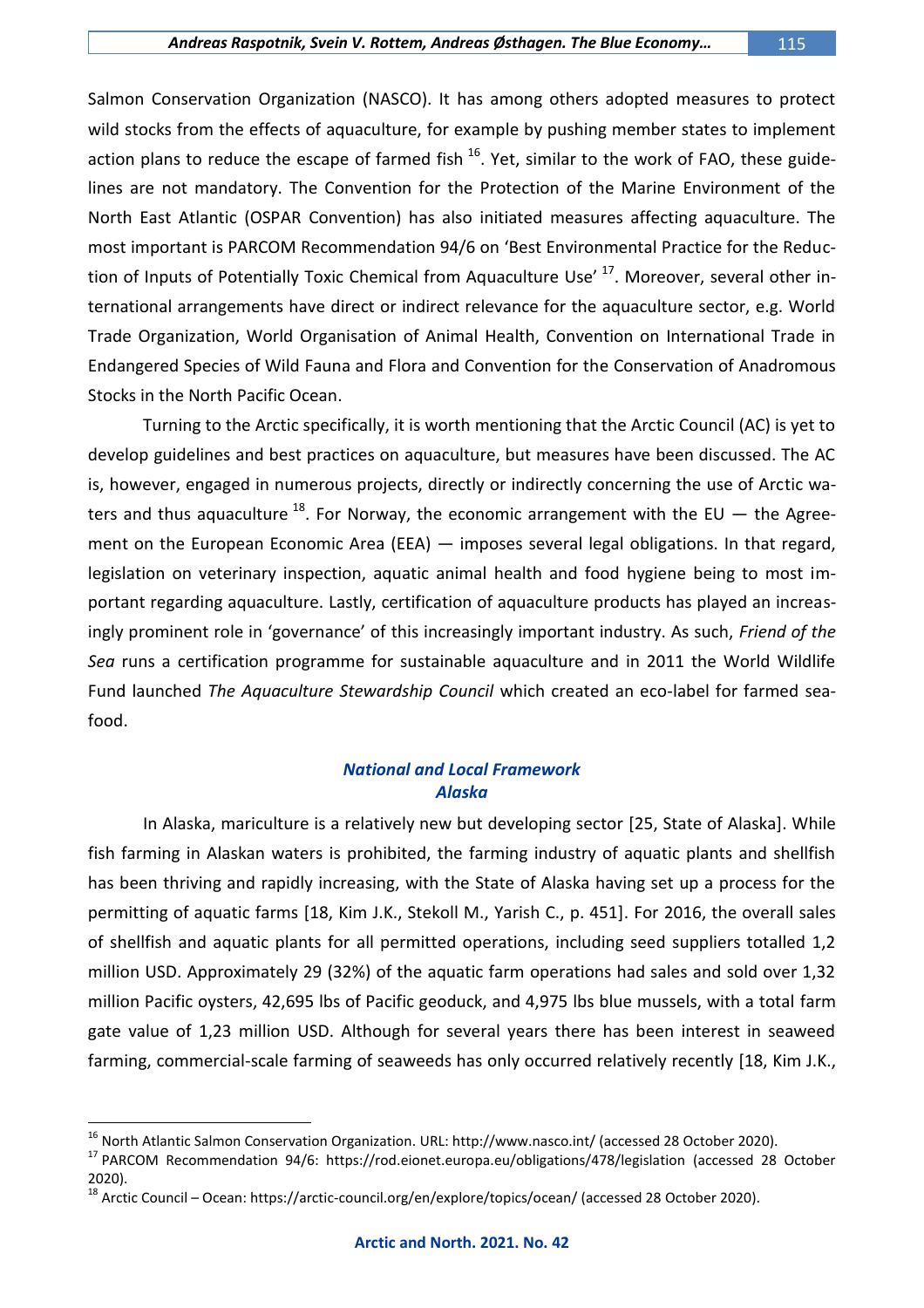Stekoll M., Yarish C., p. 453], however gaining more and more momentum <sup>19</sup>.As such, the 2014 Alaska Mariculture Initiative aims to grow a 100 million USD industry in the next 20 years  $^{20}$ .

Mariculture in the United States is regulated at both the federal and state level. The federal government regulates aquaculture activities that involve the trade of goods and services between the states, or foreign trade. The Food and Drug Administration (FDA) of the Department of Health and Human Service (DHHS), the Department of Agriculture (USDA), and the Environmental Protection Agency, are the leading agencies that regulate aqua-/mariculture at the federal level. FDA is responsible for protecting public health by ensuring among other things the security of human and veterinary drugs and the safety of US's food supply. The USDA, working on food, agriculture, natural resources, rural development, has set up Regional Aquaculture Centers (RACs), which support aquaculture research aiming to enhance viable and profitable U.S. aqua/-mariculture production. The Environmental Protection Agency's mission is to protect human health and the environment by implementing U.S. law by writing regulations and setting national standards that states enforce through their own regulations. Other agencies and programs at the federal level involved in aqua- /mariculture activities include the National Oceanic and Atmospheric Administration (NOAA) in the Department of Commerce, the Joint Subcommittee on Aquaculture, the Center for Veterinary Medicine (within FDA), the Animal and Plant Health Inspection Service (within USDA), and the U.S. Fish and Wildlife Service (FWS) of the Department of the Interior. Especially, NOAA also has a number of important roles, including both NOAA Fisheries, Coastal Management, and Sea Grant.

In federal waters, fish farming is technically not banned, but rather the federal political and regulatory obstacles are too high for fish farming to have developed to date almost anywhere in U.S. offshore waters. The development of aqua-/mariculture in the United States has been greatly hampered by the lack of an 'enabling regulatory framework' which makes it extremely difficult or impossible to get permission to start a fish farm anywhere in U.S. federal waters [19, Knapp G., Rubino M.C.]. On the federal level, regulations rarely address aqua/-mariculture directly, however, and more detailed legislation exists at the state level. For example, acts like the Federal Water Pollution Control Act, the Food, Drug & Cosmetic Act, the Animal Drug Availability Act, and the Magnuson-Stevens Fisheries Conservation Act do not address aqua-/mariculture specifically, but provide the regulative framework for food safety, veterinary medicines, coastal zone management, and other activities related to it  $^{21}$ . Additionally, it is most often the state that monitors and enforces both federal and state aqua-/mariculture regulations. Generally, federal regulations only become applicable within the state when aquaculture activities involve interstate modes of transport, or interstate waters. The state owns tidal and submerged land up to three miles away

<sup>&</sup>lt;sup>19</sup> Welch L. Interest in growing seaweed in Alaska is gaining momentum. URL: https://www.adn.com/businesseconomy/2019/12/10/interest-in-growing-seaweeds-in-alaska-is-gaining-momentum/ (accessed 01 January 2020).

<sup>&</sup>lt;sup>20</sup> Welch L. Interest in growing seaweed in Alaska is gaining momentum. URL: https://www.adn.com/businesseconomy/2019/12/10/interest-in-growing-seaweeds-in-alaska-is-gaining-momentum/ (accessed 01 January 2020).

<sup>&</sup>lt;sup>21</sup> FAO Fisheries and Aquaculture Department, National Aquaculture Legislation Overview: United States of America. URL: http://www.fao.org/fishery/legalframework/nalo\_usa/en (accessed 28 May 2020).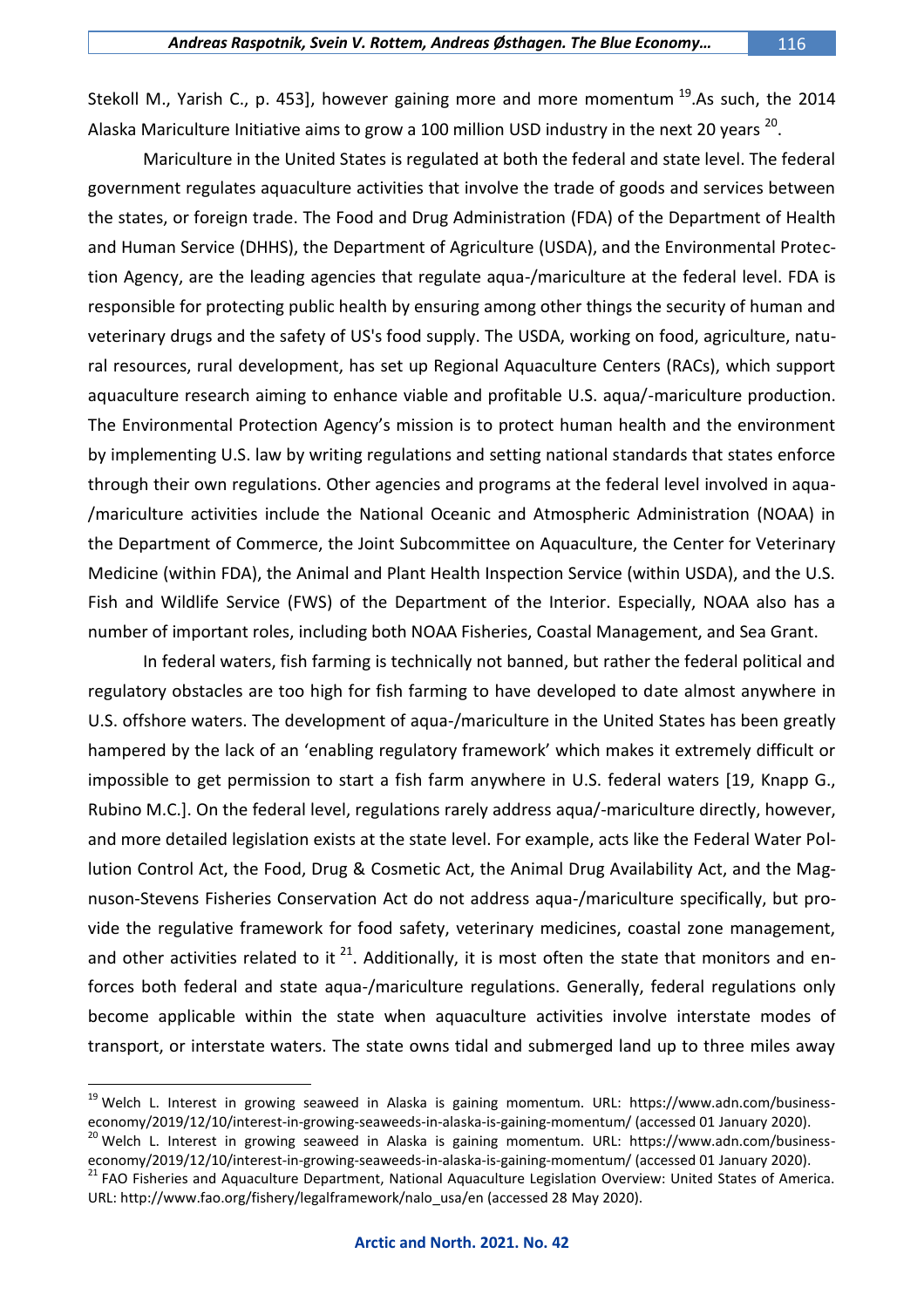from any given shoreline. There is, however, a growing pressure to promote aquaculture in federal waters<sup>22</sup>.

Many would claim that Alaska's coastal areas make it a perfect place for mariculture. However, Alaska has banned fish farms, and Pacific oysters, littleneck clams, and mussels make up most Alaska's aquatic farm products. Furthermore, Alaska's mariculture industry is rather young and small. In 1988, the Aquatic Farm Act was signed into law authorizing the commissioner of the Alaska Department of Fish and Game (ADF&G) to issue permits for the construction and operation of aquatic farms and hatcheries. Within ADF&G, the Division of Commercial Fisheries, Aquatic Farming carries out the statutory and regulatory responsibilities of the department relating to aquatic farming in Alaska. Further complicating this issue is the fact that while net-pen farming (like Norwegian salmon aquaculture) is banned, a specific exception is made to allow a very extensive of salmon hatcheries which release salmon smolt into the ocean, the returns of which account for a very significant share of total Alaska 'wild' salmon catches (as high as 30–40% in some years). This very important salmon hatchery system, or in effect a salmon ranching industry, was initially developed by the State but subsequently taken over by regional private non-profit associations, financed by taxes on fishermen and a right to harvest part of the returning hatchery system. This salmon ranching industry is in effect halfway between a wild fishery and aquaculture.

Furthermore, several agency authorizations are mandatory to site, construct, and operate an aqua-/mariculture site. An aquatic farm applicant can fill out one Joint-Agency Aquatic Farm Program Application. This application makes available information for every agency that has authority to supervise aspects of the aquaculture project. The process goes through several steps. First, the Alaska Department of Natural Resources Division of Mining, Land, and Water (DNR/MLW) when receiving a proposal will review it, make preliminary decisions, and provide a public review and comment period. If approved the proposed project is issued a ten-year aquatic farm site lease. Secondly, once an aquatic farm site lease agreement is complete and approved, the ADF&G can issue permits, including an Operation Permit. Furthermore, for aquatic farms located in a critical habitat area such as a state game refuge or game sanctuary, the ADF&G Habitat Division must issue a Special Area Permit. The purpose is to protect essential fish and wildlife habitat.

After going through this process and receiving State agency authorizations, an operator must make a request to the U.S. Army Corps of Engineers for setting up aqua-/mariculture sites within the navigable waters of the US. Finally, the Department of Environmental Conservation must do a survey including Water quality classification; shellfish harvester permit, processing, and shipper permits; paralytic shellfish poisoning testing; export certifications, and authorizations for dive boats to be used for shellfish harvesting. Others and more specific permits may also be need-

 $22$  Resneck J. Alaska wary of federal push for marine aquaculture. URL: https://www.alaskapublic.org/2018/09/06/alaska-wary-of-federal-push-for-marine-aquaculture/ (accessed 01 January 2020).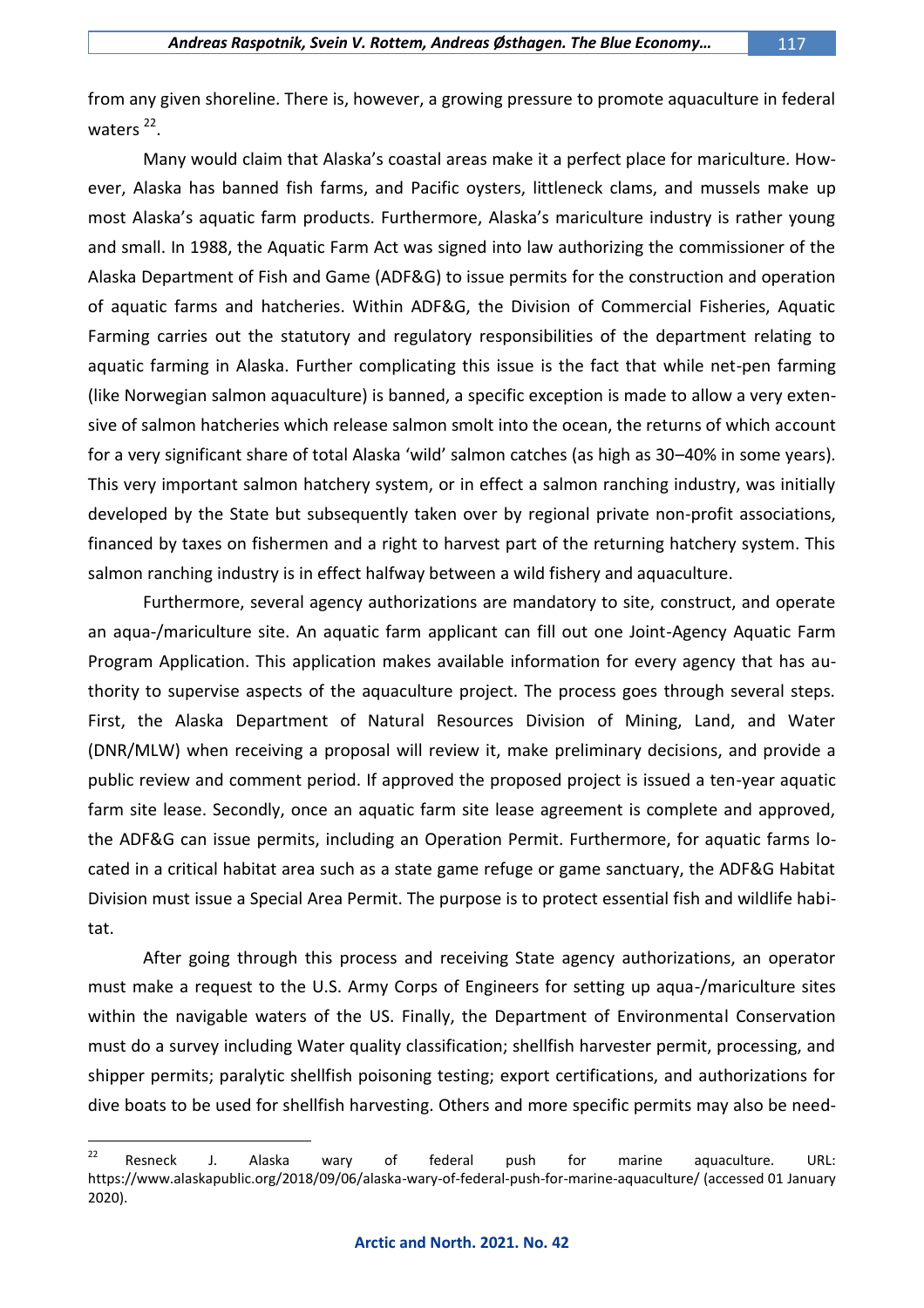ed, as for instance a stock transport permit when transferring aquatic farm stock to, from, or between an aquatic farm, hatchery, or nursery site, an aquatic stock acquisition and transport permit to collect wild stock from outside an aquatic farm site, and an approval as a seed distribution source to distribute shellfish seed to a permitted aquatic farm, nursery, hatchery within Alaska or for export.

# *North Norway*

Norway is the world's largest producer and exporter of salmon with salmon being the most important product in Norwegian fish farming. While it was rapidly growing in the southern parts of Norway, aquaculture was seen as mostly inapplicable to the climatic conditions in North Norway, mainly due to the low sea water temperature. However, North Norway has turned out to benefit exactly from these circumstances, as they limit the development of salmon lice and other diseases, and stands currently for between 40% and 50% of the farmed fish produced on a national level  $^{23}$ . With farmed salmon constituting traditionally more than 90% of the production, followed by trout and other species, aquaculture in North Norway is projected to have the highest potential for growth, compared to the rest of the production regions in the Nordic country  $^{24}.$ 

In 2018, the landed value of the production from Norway's (then) three northernmost counties (Finnmark, Nordland and Troms) was 28 billion NOK, reflecting a rapid increase for the last 10 years. The region's contribution to the national value creation from aquaculture is estimated to have grown from 28% and 1,1 billion NOK during 2008, and despite significant variations, it grew up to 42% during 2016 and additional created values were estimated to be 13,2 billion NOK during 2016<sup>25</sup>. With regards to the economic significance, it has to be pointed out that although the seafood with aquaculture origin represents around 1/3 of the seafood produced in North Norway, the sector has been responsible for the greatest part of the value created in the seafood industry as a whole, and estimated almost three fourths of the export value  $^{26}$ .

<sup>&</sup>lt;sup>23</sup> Elde S., Kvalvik I., Nøstvold B.H., Rødbotten R., Dalmannsdottir S., Halland H., Uleberg E., Reykdal Ó., Árnason J., Pálsson P.G., Halldórsdóttir R., Hilmarsson Ó.Þ., Þórðarson G., Valsdóttir Þ., Knudsen R., Natcher D., Sidorova D. The Arctic as a Food Producing Region. Phase 1: Current status in five Arctic countries. URL: https://nofima.no/en/pub/1581246/ (accessed 30 June 2018).

 $24$  DNV GL. Sustainable Blue Economy in the Norwegian Arctic (Part 1: Status). 2019. URL: https://www.havarktis.no/files/Sustainable-Blue-Economy-in-the-Norwegian-Arctic-Part-1-Status\_FINAL.pdf (accessed 01 May 2019).

<sup>&</sup>lt;sup>25</sup> Breimo G., Leitet M., Høyli R., Stoud Myhre M., Richardsen R. Havnæringene i nord: Næringsutvikling og verdiskaping frem mot 2040. 2018. URL: https://sintef.brage.unit.no/sintef-xmlui/handle/11250/2600772 (accessed 24 December 2018).

<sup>&</sup>lt;sup>26</sup> Elde S., Kvalvik I., Nøstvold B.H., Rødbotten R., Dalmannsdottir S., Halland H., Uleberg E., Reykdal Ó., Árnason J., Pálsson P.G., Halldórsdóttir R., Hilmarsson Ó.Þ., Þórðarson G., Valsdóttir Þ., Knudsen R., Natcher D., Sidorova D. The Arctic as a Food Producing Region. Phase 1: Current status in five Arctic countries. URL: https://nofima.no/en/pub/1581246/ (accessed 30 June 2018).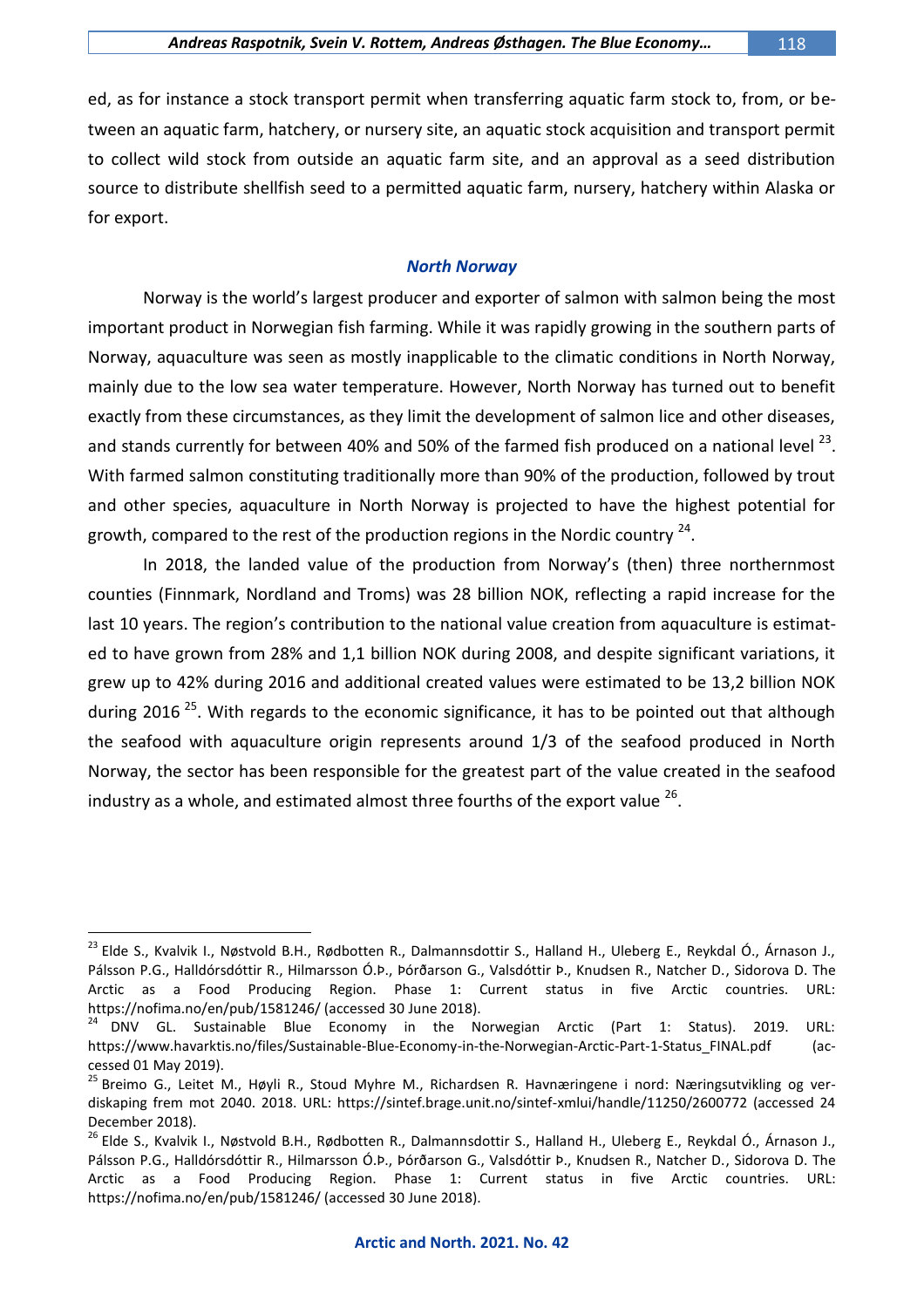One of the most important factors for the growing value of Norwegian farmed seafood has been the safety of production and the reputation both locally and internationally  $^{27}$ , not least because of the cooperation of the businesses with research institutions for increased fish welfare and quality as food. Reduced use of medication, vaccine development and stricter monitoring have been in the focus of the aquaculture research and innovation. The Norwegian aquaculture governance regime is based on the Aquaculture Act (2005, No. 79). The Act covers aquaculture of any aquatic organism and regulates both aquaculture carried out for scientific or educational purposes and commercially. It regulates areas such as land use and coastal area management, emission and pollutants, animal health and genetic effects of escaped fish on wild populations. The Ministry of Trade, Industry and Fisheries (MTIF) oversees the administration of the Act and the Directorate of Fisheries is responsible for enforcing it. The regime can be described as a multilevel management system and several sector-based ministries and directorates (e.g. coastal, environment, food and agricultural, fisheries and transport) are involved and decision-making authority is divided between three levels of administration: national, county and municipal. The management system can be divided in three: planning, operation (production) and food safety <sup>28</sup>. The first step when planning for a new fish farming site is to get a permit through an allocation round. Aquaculture cannot be carried out without a licence. The power to grant licenses is vested in MTIF, who has delegated this power to the Directorate of Fisheries. The Aquaculture Act also regulates the use and access to land and water for aquaculture. A licence to operate may not be given in contravention of land use plans. The municipalities must implement a land use plan, including relevant use within internal waters bordering the municipality. The municipalities, thus, have the power to facilitate (or not) the establishment of new aquaculture sites.

Furthermore, a license may not be granted if the applicant does not get a permit from the National Coastal Administration pursuant to the Act relating to harbours, fairways, etc. Moreover, a permit for abstraction of watercourse may be required from the Water Resources and Energy Directorate pursuant to the Act relating to watercourses and ground water. This is, however, primarily relevant for land-based hatchery production. The Directorate of Fisheries can limit the number of licenses out of environmental considerations. The most pressing concern over the last several years has been the negative impact on wild salmonids caused by lice infection pressure from the salmon farms, as well as interbreeding due to escape of cultured salmon into the wild. A short description of regulation efforts regarding these issues can thus tell us something about how aquaculture is regulated in (North) Norway [20, Vormedal I., Skjærseth J.B., pp. 9–11].

The fish-farming industry is governed by a permit system that allows companies to produce fish at specific sites. Permits are subject to a maximum allowed biomass (MAB). The MAB is higher

<sup>&</sup>lt;sup>27</sup> Norwegian Ministry of Climate and Environment, Oppdatering av forvaltningsplanen for det marine miljø i Barentshavet og havområdene utenfor Lofoten (Melding til Stortinget 10, 2010-2011). URL: <https://www.regjeringen.no/no/dokumenter/meld-st-10-2010-2011/id635591/> (accessed 01 January 2019).

<sup>&</sup>lt;sup>28</sup> FAO Fisheries and Aquaculture Department, National Aquaculture Legislation Overview: Norway. URL: [http://www.fao.org/fishery/legalframework/nalo\\_norway/en](http://www.fao.org/fishery/legalframework/nalo_norway/en) (accessed 29 May 2020).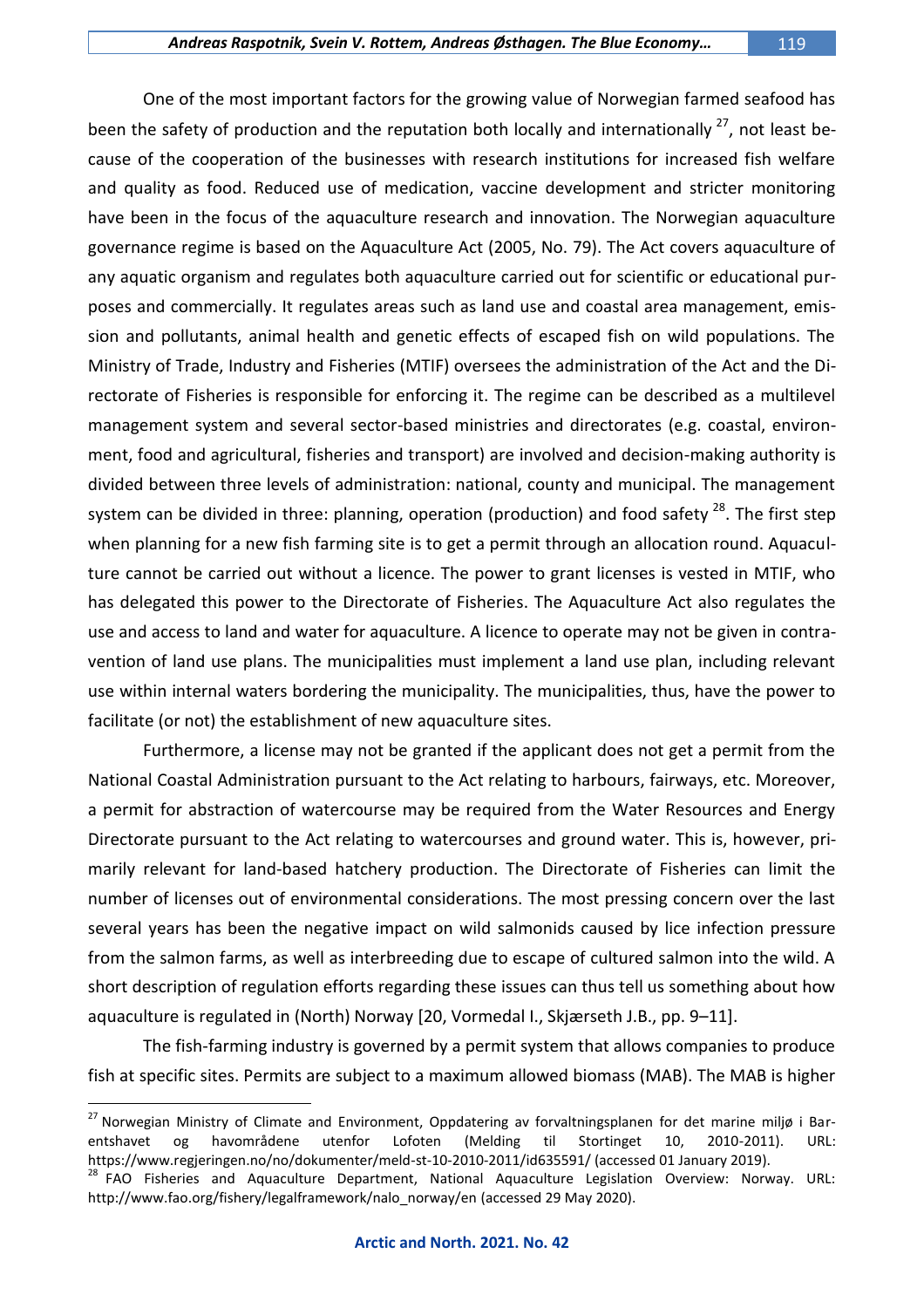in North Norway than in southern and western part of the country. These permits are, as previously mentioned, distributed by the MTIF through allocation rounds. Companies compete to comply with the criteria for new permits. The Fisheries Directorate then distributes to successful firms, for a fixed price. Permits can also be subject to open or closed auction (the latter requiring prequalification), and issued to the highest bidders [20, Vormedal I., Skjærseth J.B., pp. 9–11]. Awareness of the environmental impacts of fish farming has grown, with growing public concerns that the proliferation of sea lice is threatening the survival, of wild salmon populations. The Norwegian government has faced criticism for having prioritized growth over the protection of wild salmon  $^{29}$ . Growing resistance to medical treatments and increasing stocking density, have increased sea-lice proliferation. In response, the government begun to enact increasingly stricter sea-lice regulation from 2012, all farms were now obliged to keep adult female lice per fish levels below 0.5. These regulations where made stricter in 2013, and. in 2015, after heated debate over whether further growth in salmon aquaculture was environmentally justifiable, the government made capacity increases conditional on a use of max. 2 medicinal delousing treatments per production cycle and a sea-lice limit of 0.2.

Moreover, a new category of 'Development Permits' was introduced for large-scale and capital-intensive demonstration projects, that would develop radical innovative environmentally technology. Furthermore, a new lice management and growth regime — the Traffic Light System (TLS) — was implemented in 2017 through the new 'production-area regulation'. Norway was divided into 13 production areas, where the sea-lice pressure in the commons are monitored. An 'unacceptable' impact in a production area means a red light for area, leading to a reduction of production capacity up to 6%. With 'moderate' impact (amber light), increased production volume will not be allowed. If the impact is deemed acceptable, the area is given the green light for growth. Most 'green' areas are in North Norway, where the sea-lice problem is less severe. However, there is an exception to the rule, firms within amber or red zones can increase capacity if they can enforce sea-lice levels below 0.1, and maximum 1 medicinal treatment per production cycle. Subsequently, sea-lice standards have become significantly more stringent after 2012 [20, Vormedal I., Skjærseth J.B.].

After receiving a licence and starting production several acts relating to e.g. disease control, animal welfare, feed and drugs, fish movement and water and wastewater are of relevance. Important here and showing the power of the county in this management system is that according to the Pollution Control Act, disposal or discharge of waste is prohibited unless permission by law or through a permit given by the County Governor. Furthermore, several requirements connected to water quality and surveys shall be carried out by the operator. Breeding of alien species is regulated as well and prohibited unless a specific permit has been granted. This is also regulated under

<sup>&</sup>lt;sup>29</sup> Vormedal I., Larsen M.L., Flåm K.H. Grønn vekst i blå næring? Miljørettet innovasjon i norsk lakseoppdret. URL: [https://www.fni.no/getfile.php/1310934-1571995826/Filer/Publikasjoner/FNI-Report-2019-03-Vormedal-Larsen-](https://www.fni.no/getfile.php/1310934-1571995826/Filer/Publikasjoner/FNI-Report-2019-03-Vormedal-Larsen-Flam-Gronn-vekst-i-bla-naering-miljorettet-innovasjon-i-norsk-lakseoppdrett.pdf)[Flam-Gronn-vekst-i-bla-naering-miljorettet-innovasjon-i-norsk-lakseoppdrett.pdf](https://www.fni.no/getfile.php/1310934-1571995826/Filer/Publikasjoner/FNI-Report-2019-03-Vormedal-Larsen-Flam-Gronn-vekst-i-bla-naering-miljorettet-innovasjon-i-norsk-lakseoppdrett.pdf) (accessed 28 May 2020).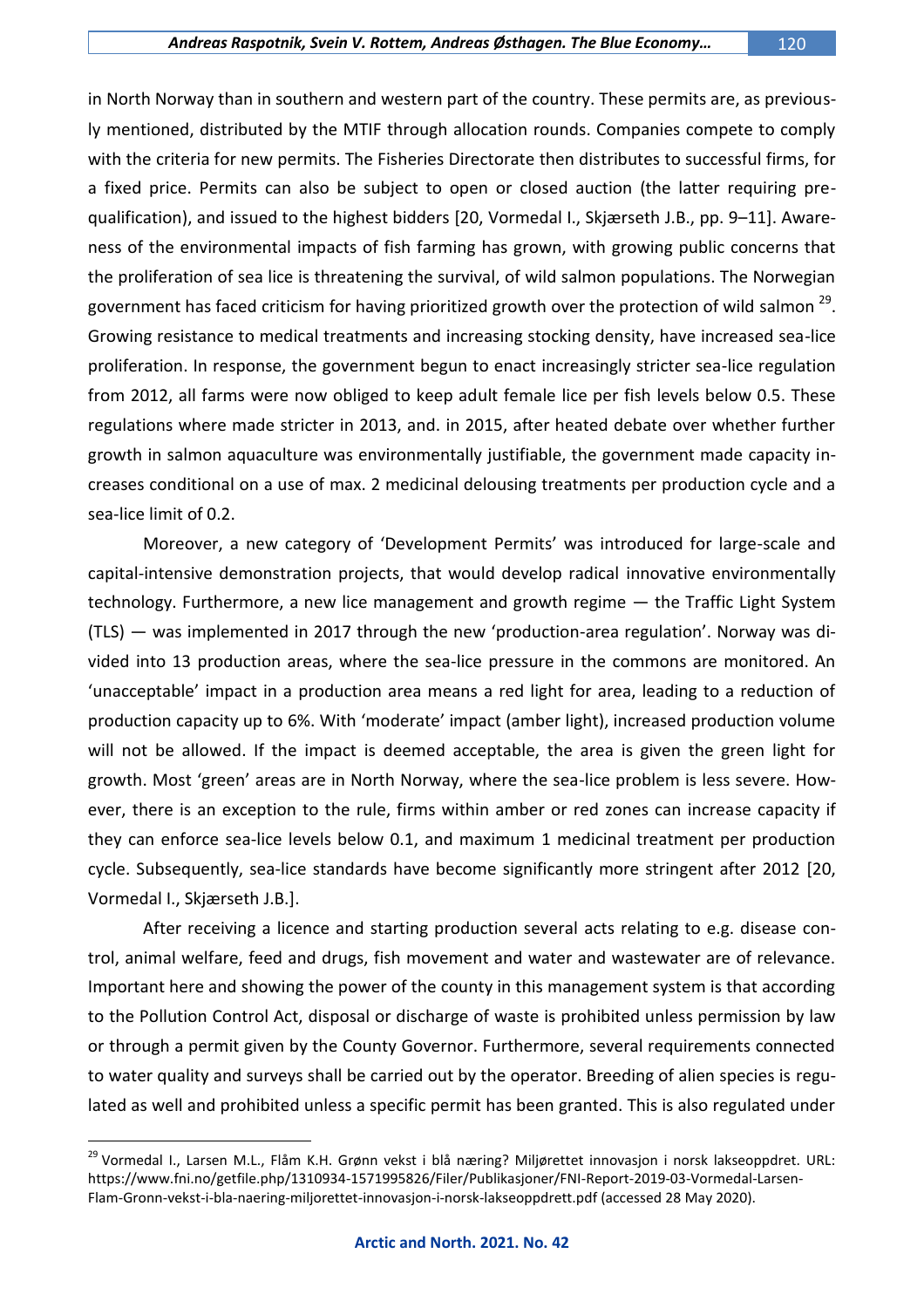the Food Safety Act. Under the Aquaculture Act, regulations related to preventing fish from escaping and recapturing of escaped fish, floating aquaculture installations must be certified in compliance with Norwegian Standard NS 9415 or comparable international standards. Regulations adopted under the Food Safety Act concern several aspects of aquaculture production, e.g. movement of fish, disease prevention and control, importation of aquatic animals, the use of veterinary drugs, feed, food safety in general and animal welfare. The Act Relative to Prevention of Cruelty to Animals has also several legal implications for the operating of aquaculture facilities regarding animal welfare.

#### *Alaska and North Norway — Similarities and Differences*

Internationally, and as of today, no international aquaculture specific legislation exists. However, several legal instruments are directly or indirectly relevant for the development of the sector. First and foremost, all activities at sea are determined by the provisions of international law. Aquaculture is not outlined in UNCLOS, but its provisions on the protection and preservation of the oceans is broad and thus also include several aspects of aquaculture. Coastal states have, however, sovereignty in the twelve nautical mile zone of the territorial sea, and this is where most aquaculture sites are. Thus, legislation concerning the sector is mainly national law. There are however several agreements and guidelines that are of relevance in the sector, but none of them regulate coastal aquaculture directly. Exchanging best practices on broader issues of aquaculture could, however, be done in regional bodies like the AC and by looking at the potential for a certification program on sustainable Arctic aquaculture.

If specifically looking at our case at hand, aqua-/mariculture in Alaska and North Norway, it becomes obvious that both are set in very different economic and legal contexts. Both regions represent vastly different regulatory and political approaches to aqua-/mariculture, which have resulted in aquaculture becoming a major industry and global leader in Norway, while remaining insignificant in Alaska. Moreover, Alaska's wild salmon fisheries are very abundant and healthy while Norwegian commercial wild salmon fisheries are insignificant. Alaska has banned fish farms and Norway is a world leading producer and exporter of salmon. There is, however, a growing pressure to promote fish farming in federal waters outside Alaska. At time of writing mussels, clams and oysters make up the bulk of aquaculture production in Alaska.

However, there are some similarities in the two sectors. Alaskan fisheries management is divided between the federal and state governments, with federal government having responsibility for three nautical miles out from shore and state governments within three nautical miles. The joint responsibility is coordinated through the North Pacific Fishery Management Council which includes representatives of federal and state governments as well as industry. In contrast, Norway does not operate a management level below the national one. Although the Norwegian system is more complex, both regimes can be described as multilevel management systems where different levels of administration are involved. Several agency authorizations are needed to get a licence to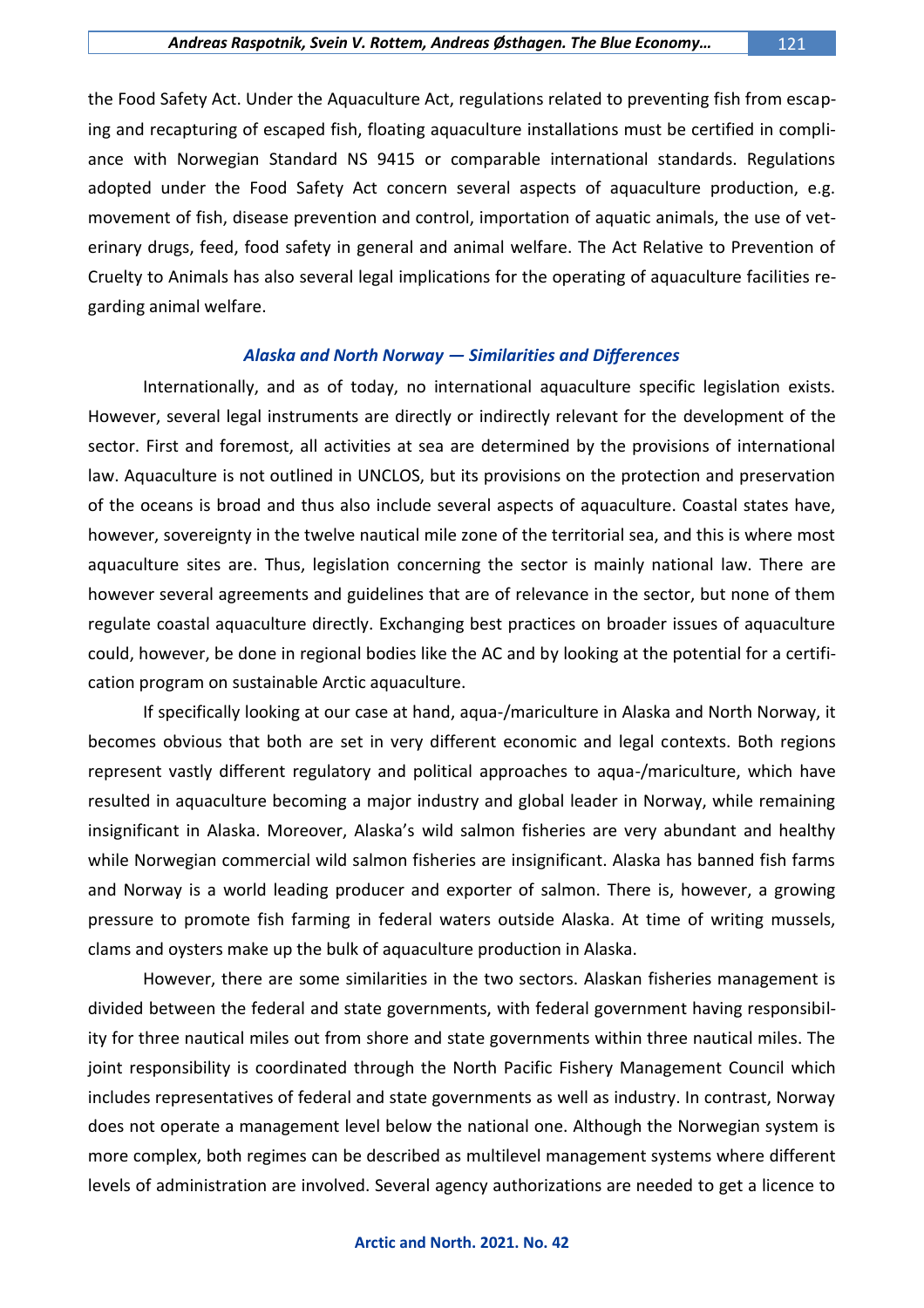start up with production and aquaculture is regulated at the national (federal) and local (state) level. Regulations are e.g., related to food safety, environmental issues, use of medicines and coastal state management. In Alaska, several fees must be payed when applying to set up an aquaculture site. In Norway a company may only be subject to market and research fees in connection to export. Fees that are financing the Norwegian Seafood Council and the Fishery and Aquaculture Industry Research Fund. In general, an aquaculture company operating in Norway is subject to corporate income tax (22%) following ordinary tax principles. But a company may also be subject to municipal property tax. There is, however, an ongoing debate in Norway on the aquaculture tax regime <sup>30</sup>. In Alaska, the federal income tax is 21% but companies will also be subject to state taxes.

## *Towards a Sustainable Governance Framework for Blue Arctic Aquaculture?*

In conclusion, as the blue economy provides many different pathways to enabling further expansion of ocean-based industries, delineations of the concept, as well as a mapping of relevance practices across national contexts, are needed. This article has provided an initial comparative outlook at one specific industry under that framework: aqua- and mariculture in North Norway and Alaska.

The blue economy is obviously a complex concept that a) lacks a consensus definition and b) requires multifaceted understanding of interacting ecological and socioeconomic systems. Because there is no single definition, the precise nature of the 'blue economy' will only emerge from the way in which the term is conceived and implemented in specific locations and situations. Thus, any blue economy is essentially a very regionalised one and there is no such thing as *one* blue economy. However, one thread that is likely to be consistent across all the places where the definition evolves is that the blue economy represents a new and different way of using the ocean. The key to any blue economy is found in changing the way in which we use the ocean. Change, particularly at so large a scale as human-ocean interactions, is extraordinarily difficult. Therefore, the blue economy needs to be thought of as much as a process as an outcome. Yet, how is such regionalised blue economy process currently governed in Alaska and North Norway with regard to aqua-/mariculture? And what does the mapping of specific aqua-/mariculture legislation — both international and national/regionally — reveal about the concept of the blue economy and related discussion on sustainable development, environmentally and economically?

In this article, we provided a point of departure for *blue* discussions by mapping the current status of regulations and systems governing the blue economy in Alaska and North Norway. An overview of this kind is a precondition for identifying areas for improvements; be they a lack of adequate regulations in certain areas, inconsistencies between or within current regulations, or a lack of consistent implementation and uniform enforcement of rules. The current process towards

<sup>&</sup>lt;sup>30</sup> Norges offentlige utredninger (NOU), Skattlegging avhavbruksvirksomhet: Utredning fra utvalg oppnevnt ved kongelig resolusjon 7. september 2018. Avgitt til Finansdepartementet 4. november 2019.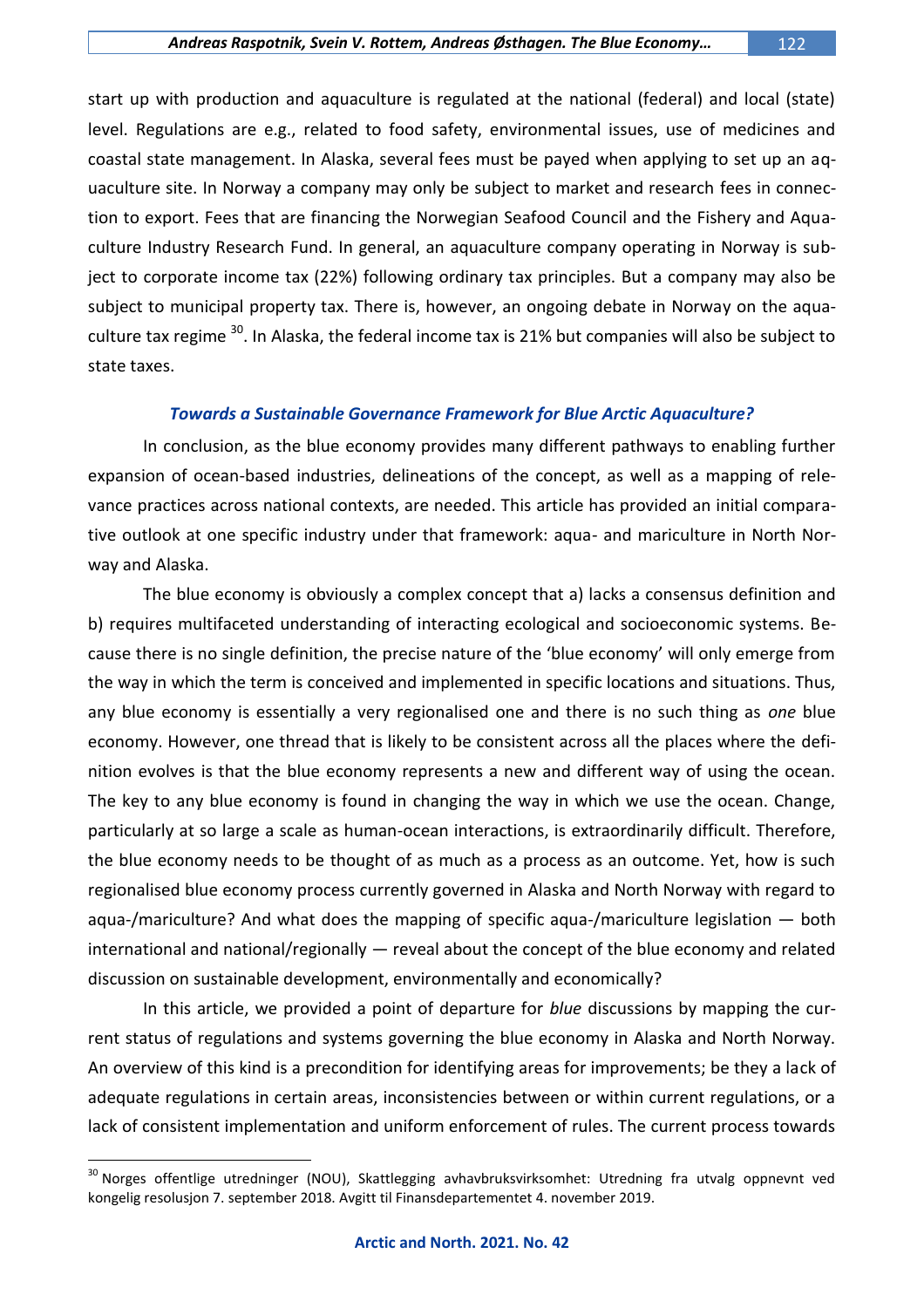a regionalised blue economy relevant to Alaska and North Norway (but also other areas of the world) can be described in very general terms as having four phases: attention, planning, focused and broad implementation <sup>31</sup>.

Basically, a general commitment to the blue economy must be narrowed to the specific economic sectors ecosystems where attention will be focused. This planning stage identifies sectors such as fisheries, minerals, transportation, tourism, energy, and the very specific context of coastal regions. Such a planning process will focus on identifying the ways in which economic activity and ecosystems interact with one another both positively and negatively and which actions are likely to expand the former and reduce the latter. Planning, as one of the four phases, can take many forms, but also includes some assessment of the governance structures available.

Furthermore, best practices applied by each state in fisheries management and policy could provide with key lessons for the future. For instance, both Alaska and (North) Norway are global players in the salmon industry. Salmon production is an extremely profitable source of income and employment for both regions. Keeping in mind that the salmon industries in Alaska and Norway are carried out in a fundamentally different manner, there is great potential for them to learn from each other's practices, with Alaska's successful development of hatcheries and sustainable management. In some aspects, Alaska and North Norway are two competitive regions in the global market. However, they share one major common characteristic: a high dependency on the Arctic Ocean and its resources. Subsequently, transnational and multi-sectoral approaches in (fisheries) management, science, policy, industry and business connecting across disciplines are imperative for the future of the region.

As such, social development in the Arctic is characterized by generally growing, often highly innovative Arctic cities and thinning-out rural areas that face demographic and resource challenges. However, both regions have maintained management models and practices in order to promote local socioeconomic growth, that can be worth exchanging. Alaska's several communitybased fisheries, such as the Tamgas Creek Hatchery, and initiatives such as the Community Development Quota or the Local Fish Fund program of the Alaska Sustainable Fisheries Trust, aiming to protect and support local fishing businesses and revitalize fishing communities in Alaska, could be inspiring for similar approaches in Norway. Meanwhile, the established management regime of the red king crab in Finnmark could serve as an example for maintenance of a small-scale fishery for the benefit of the local communities while preventing ecological impacts on the native ecosystem, with reported increased appeal and value of the end product.

As northern waters are set to change more rapidly than any other part of the world, the (sustainable) exploitation of ocean resources is also likely to expand. Unpacking the complexities, challenges and best practices to governance of this emerging blue economy  $-$  across regional and

 $31$  Raspotnik A., Østhagen A. and Colgan C.S. Discussing the Blue Arctic Economy: A Case Study of Fisheries in Alaska and North Norway. URL: [http://www.research.kobe-u.ac.jp/gsics-pcrc/pdf/PCRCWPS/PCRC\\_12\\_Raspotnik.pdf](http://www.research.kobe-u.ac.jp/gsics-pcrc/pdf/PCRCWPS/PCRC_12_Raspotnik.pdf) (accessed 01 May 2020).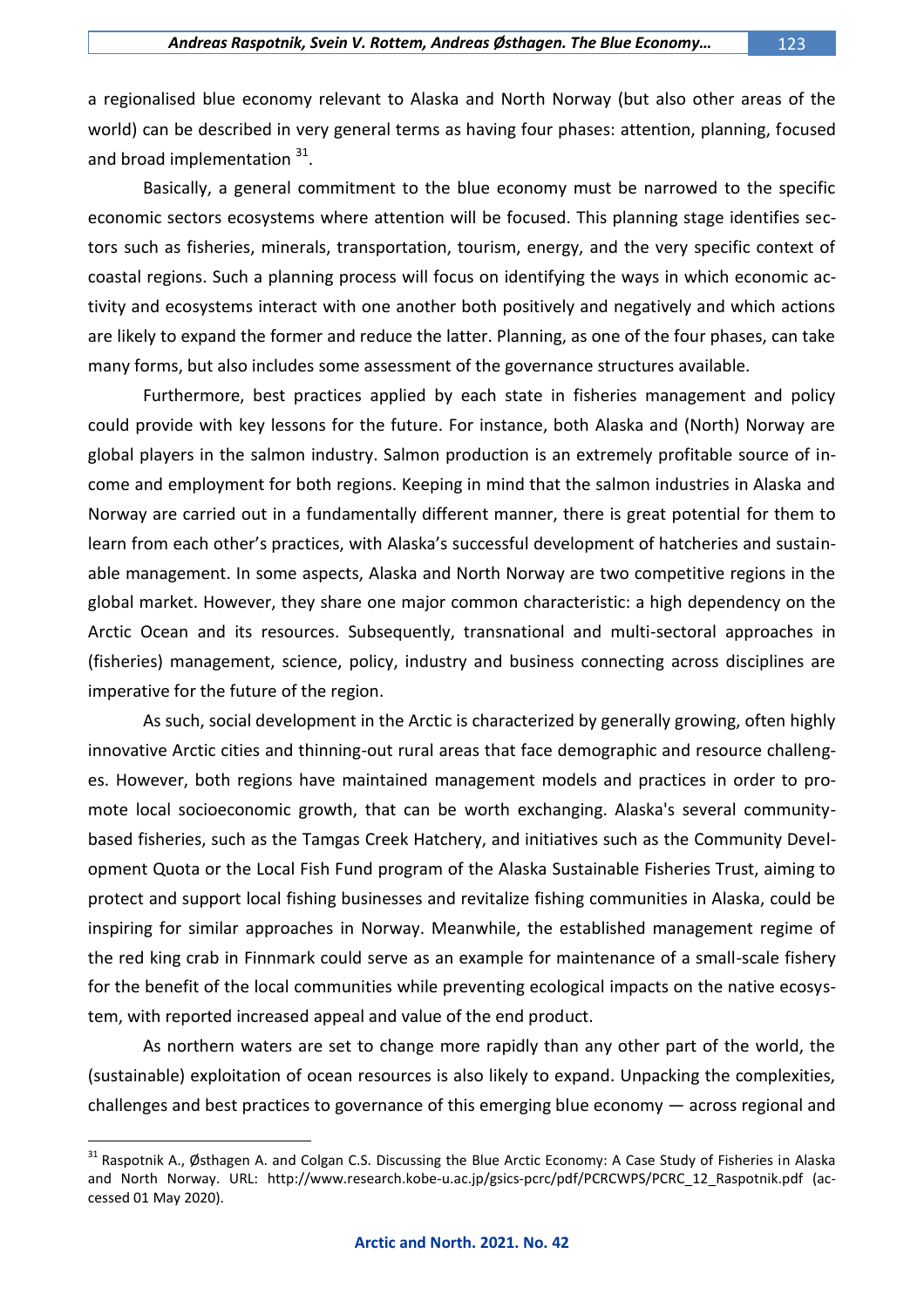national contexts and sectors — will thus be a continuously worthwhile (academic) endeavour. As we have showcased, there is no such thing as *one* blue economy and no such thing as *one* Arctic. Yet, it is still possible to find common ground and avenues for knowledge and best practice exchange. By this we will bring the academic and political discussions about the blue economy on the right track.

# *Acknowledgments and funding*

This research was funded by one grant provided by the Norwegian Ministry of Foreign Affairs: AlaskaNor — Opportunities for Blue Growth in Alaska and North Norway; agreement number: QZA-18/0178. For more information, see www.alaskanor.com.

### *References*

- 1. Nymand Larsen J. Polar Economics: Expectations and Real Economic Futures. *Polar Journal*, 2016, no. 6 (1), pp. 1–10.
- 2. Wenhai L., Cusack C., Baker M., Tao W., Mingbao C., Paige K., Xiaofan Z., Levin L., Escobar E., Amon D., Yue Y., Reitz A., Neves A.A.S., O'Rourke E., Mannarini G., Pearlman J., Tinker J., Horsburgh K.J., Lehodey P., et al. Successful Blue Economy Examples with an Emphasis on International Perspectives. *Frontiers in Marine Science*, 2019, no. 6 (261), pp. 1–14.
- 3. Voyer M., Quirk G., McIlgorm A., Azmi K. Shades of Blue: What Do Competing Interpretations of the Blue Economy Mean for Oceans Governance? *Journal of Environmental Policy and Planning*, 2018, no. 20 (5), pp. 595–616.
- 4. Barbesgaard M. Blue Growth: Savior or Ocean Grabbing? *The Journal of Peasant Studies*, 2018, no. 45 (1), pp. 130–149.
- 5. Voyer M., van Leeuwen J. 'Social License to Operate' in the Blue Economy. *Resources Policy*, 2019, no. 62, pp. 102–113.
- 6. Hadjimichael M. A Call for a Blue Degrowth: Unravelling the European Union's Fisheries and Maritime Policies. *Marine Policy*, 2018, no. 94, pp. 158–164.
- 7. Silver J.J., Gray N.J., Campbell L.M., Fairbanks L.W., Gruby R.L. Blue Economy and Competing Discourses in International Oceans Governance. *Journal of Environment and Development*, 2015, no. 24 (2), pp. 135–160.
- 8. Keen M.R., Schwarz A.M., Wini-Simeon L. Towards Defining the Blue Economy: Practical lessons from Pacific Ocean Governance. *Marine Policy*, 2018, no. 88, pp. 333–341.
- 9. Eikeset A.M., Mazzarella A.B., Davíðsdóttir B., Klinger D.H., Levin S.A., Rovenskaya E., Stenseth N.C. What is Blue Growth? The Semantics of "Sustainable Development" of Marine Environments. *Marine Policy*, 2018, no. 87, pp. 177–179.
- 10. Rayner R., Jolly C., Gouldman C. Ocean Observing and the Blue Economy. *Frontiers in Marine Science*, 2019, no. 6, pp. 1–6.
- 11. Boonstra W.J., Valman M., Björkvik E. A Sea of Many Colours How Relevant is Blue Growth for Capture Fisheries in the Global North, and Vice Versa? *Marine Policy*, 2018, no. 87, pp. 340–349.
- 12. Pauli G.A. *The Blue Economy: 10 Years, 100 Innovations, 100 Million Jobs*. New Mexico, Taos, Paradigm Publications, 2010, 308 p.
- 13. Lillebø A.I., Pita C., Garcia Rodrigues J., Ramos S., Villasante S. How Can Marine Ecosystem Services Support the Blue Growth Agenda? *Marine Policy*, 2017, no. 81, pp. 132–142.
- 14. Sarker S., Bhuyan M.A.H., Rahman M.M., Islam M.A., Hossain M.S., Basak S.C., Islam M.M. From Science to Action: Exploring the Potentials of Blue Economy for Enhancing Economic Sustainability in Bangladesh. *Ocean and Coastal Management*, 2018, no. 157, pp. 180–192.
- 15. Winder G.M., Le Heron R. Assembling a Blue Economy Moment? Geographic Engagement with Globalizing Biological-Economic Relations in Multi-Use Marine Environments. *Dialogues in Human Geography*, 2017, no. 7 (1), pp. 3–26.